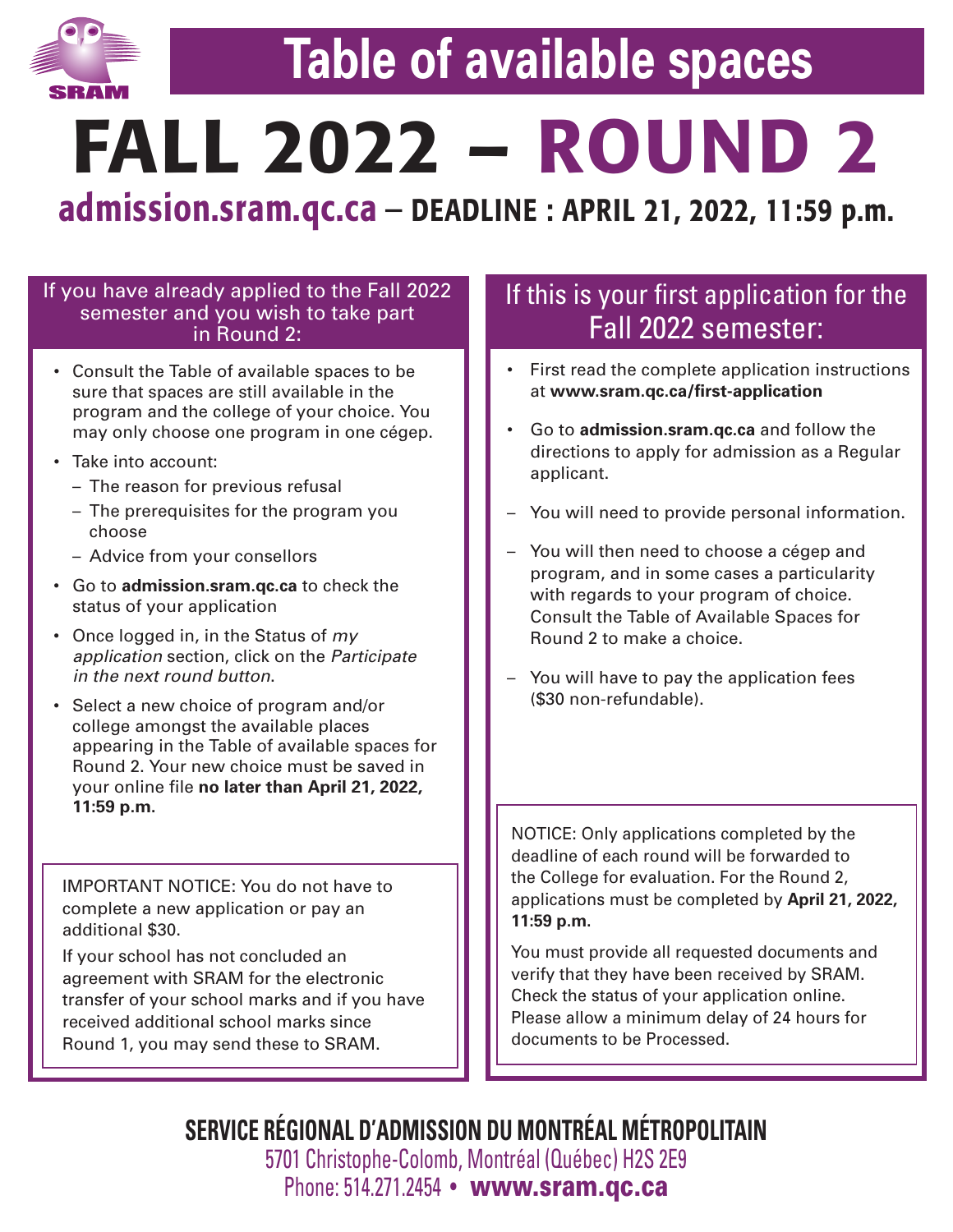## **INDEX OF HIGH SCHOOL PREREQUISITES**

- **1** Secondary 4 Cultural, Social and Technical Mathematics Option (563404 or 563414)
- **2** Secondary 4 Science and Technology (555404 or 555444) OR Secondary 4 Applied Science and Technology (557406 or 557416)
- **21** Secondary 4 Science and Technology (555404 or 555444) AND Environmental Science and Technology (558404) OR Secondary 4 Applied Science and Technology (557406 or 557416) AND Science and the Environment (558402)
- **31** Secondary 5 Chemistry (551504)
- **41** Secondary 5 Physics (553504)
- **60** Secondary 5 Cultural, Social and Technical Mathematics Option (563504) OR Secondary 4 Technical and Scientific Mathematics Option (564406 or 564426) OR Secondary 4 Science Mathematics Option (565406 or 565426)
- **61** Secondary 4 Technical and Scientific Mathematics Option (564406 or 564426) OR Secondary 4 Science Mathematics Option (565406 or 565426)
- **63** Secondary 5 Technical and Scientific Mathematics Option (564506) OR Secondary 5 Science Mathematics Option (565506)

|    | Required<br>mathematics |                  | Is the prerequisite fulfilled by this course |                    |                    |
|----|-------------------------|------------------|----------------------------------------------|--------------------|--------------------|
|    | prerequisite            | CST <sub>4</sub> | CST <sub>5</sub>                             | <b>TS 4 or S 4</b> | <b>TS 5 or S 5</b> |
|    | CST <sub>4</sub>        | Yes              | Yes                                          | Yes                | Yes                |
| 60 | CST <sub>5</sub>        | No               | Yes                                          | Yes                | Yes                |
| 61 | <b>TS 4 or S 4</b>      | No               | No                                           | Yes                | Yes                |
| 63 | <b>TS 5 or S 5</b>      | No               | No                                           | No                 | Yes                |

- **8** Mathematics 416 (568-416)
- **9** Mathematics 514 (568-514)
- **10** Mathematics 426 (568-426)
- **11** Mathematics 436 (568-436)
- **12** Mathematics 526 (568-526)
- **13** Mathematics 536 (568-536)
- **19** Physical Sciences 416 (556-486 or 556-416)
- **20** Physical Sciences 436 (556-486 and 430) or (556-416 and 430)
- **30** Chemistry 534 (551-584)
- **40** Physics 534 (554-584)

|    | Required       |         |         | Is the prerequisite fulfilled by this course |         |         |         |
|----|----------------|---------|---------|----------------------------------------------|---------|---------|---------|
|    | prerequisite   | 068-416 | 068-514 | 068-426                                      | 068-436 | 068-526 | 068-536 |
| 8  | <b>MTH 416</b> | Yes     | Yes     | Yes                                          | Yes     | Yes     | Yes     |
| 9  | <b>MTH 514</b> | No      | Yes     | Yes                                          | Yes     | Yes     | Yes     |
| 10 | <b>MTH 426</b> | No      | No      | Yes                                          | Yes     | Yes     | Yes     |
| 11 | <b>MTH 436</b> | No      | No      | No                                           | Yes     | Yes     | Yes     |
| 12 | <b>MTH 526</b> | No      | No      | No                                           | No      | Yes     | Yes     |
| 13 | <b>MTH 536</b> | No      | No      | No                                           | No      | No      | Yes     |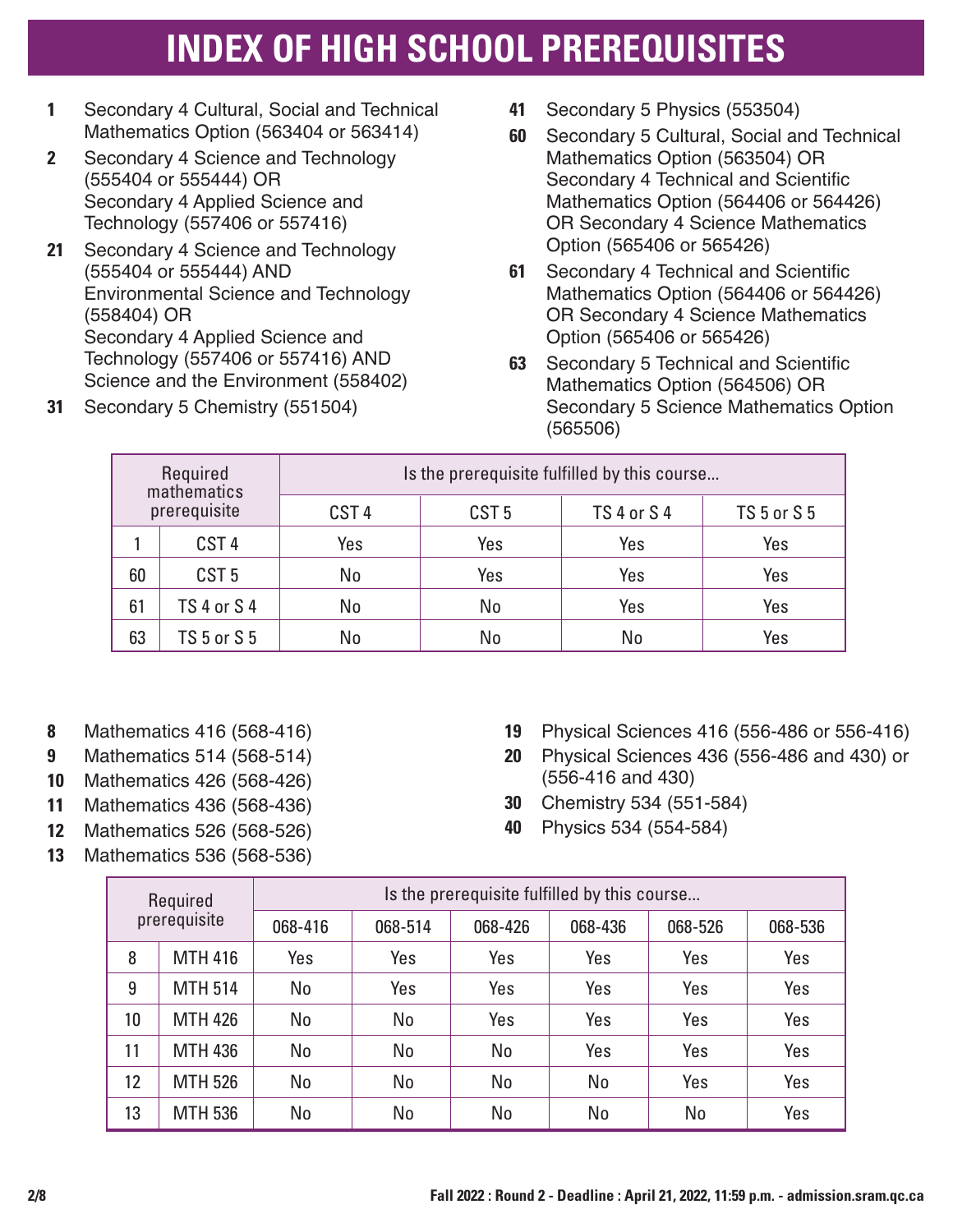# **PRECISIONS FOR FALL 2022 ADMISSION**

Important additional information or requirements apply to certain programs in certain cégeps. **The online table of** *available programs* **available at admission.sram.qc.ca details out all of these precisions.**

- **A** Applicants to this program may be invited to tests and/or interviews and/or auditions that normally take place at this college. Fees are sometimes required.
- **AA** Admission requirements for this program include Secondary 5 Chemistry or Chemistry 534 but an exemption issued by the ministère de l'Enseignement supérieur allows colleges to admit applicants who do not meet this requirement. However, a few particular colleges will not admit applicants who do not meet the Chemistry prerequisite. Consult the college's website for information on admission requirements.
- **C** Administration and registration fees are required for the International Baccalaureate exams.
- **D** Applicants must comply with the prerequisites of these two programs. Please consult the cégep's website to see if there are options to choose from.
- **E** Applicants choosing Springboard to a DCS have to verify which services are available in this preparatory session by consulting their chosen cégep's website.
- **F** Applicants to this program may be required to take a medical examination or get vaccinations.
- **G** This program pertains to students who have obtained a specific SSVD. Please consult the cégep's website to verify the admission requirements.
- **I** Some cégeps require applicants to this program to consult their website regarding interview, audition, exam or test schedules.
- **JA** For this program, some colleges have additional requirements or instructions for admission. Consult the college's web site for more information.
- **K** To inquire about the required driver's license, please consult the cégep's website.
- **L** In Collège Montmorency the 3rd year of this program takes place at l'Institut de tourisme et d'hôtellerie du Québec, in Montréal.
- **LA** In Sorel-Tracy and Valleyfield cégeps the 4th and 5th semesters of this program will take place at l'Institut de tourisme et d'hôtellerie du Québec, in Montréal.
- **LC** In Cégep de l'Abitibiti-Témiscamingue campus de Val d'Or this program is offered in partnership with Collège Rosemont: the 3rd and 4th semesters are held at Collège Rosemont (in Montréal). Mandatory internships included in the 5th and 6th semesters could also take place in Montréal.
- **LD** In Cégep de Saint-Hyacinthe, during his studies, the student will need to commute between Saint-Hyacinthe and Montréal, according to a schedule defined at the beginning of each semester.
- **LF** For Collège Maisonneuve the students will have to take classes in Montréal and Cégep régional de Lanaudière à Joliette, according to a schedule set in the beginning of each semester. Transportation between the two colleges is organized by the College.
- **LG** At Cégep de Sherbrooke, this program is offered in collaboration with Cégep Beauce-Appalaches. The first three semesters will be held in Campus Lac-Mégantic.
- **LH** At Centre collégial de Mont-Laurier, this program is offered in partnership with Cégep de l'Abitibi-Témiscamingue. Semesters 4 and 5 will be held in Cégep de l'Abitibi-Témiscamingue : campus de Val-d'Or.
- **Q** The regulations of the activities of the profession targeted by this program state that applicants must be Canadian citizens at the end of their studies in order to be eligible to the École nationale de police du Québec.
- **QA** The regulations of the activities of the profession targeted by this program state that applicants must be Canadian citizens or Canadian permanent residents at the end of their studies in order to obtain the professional association's permit.
- **S** For this program, the applicant must have completed one of the following prerequisites to be admissible to the path with mathematics: Secondary 5 Technical and Scientific Mathematics option OR Secondary 5 Science Mathematics Option OR Mathematics 526.
- **U** In some colleges, students are admitted to a core curriculum for this program, which they must complete before choosing a specialization.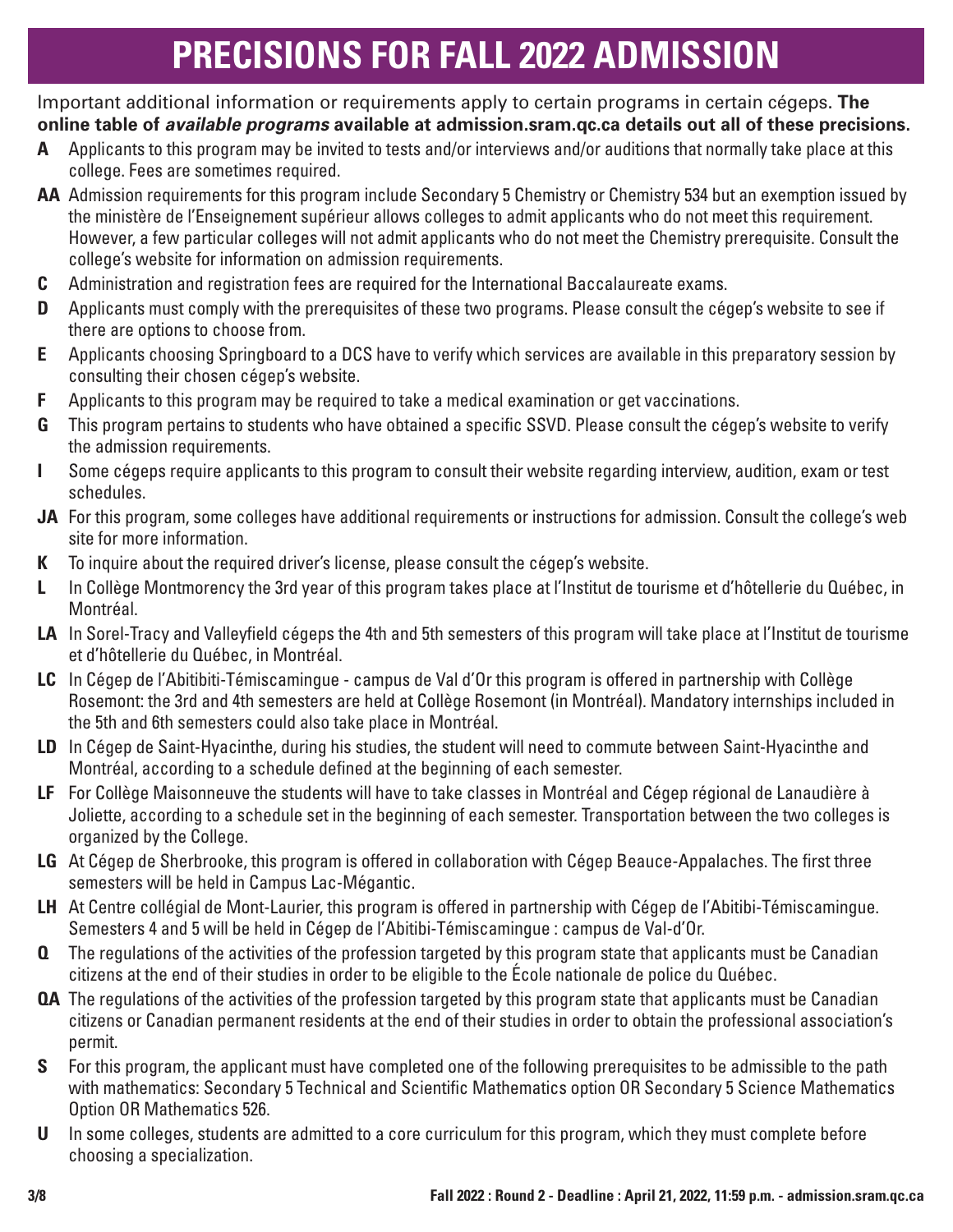### **MEANING OF THE CODES APPEARING IN THE TABLE**

- **n Open** This program, in this college, is open without restrictions on places for this round.
- s **Limited number of places** A limited number of places is available in this program, in this college, for this round.
- Closed All of the available places for this program, in this college, have been filled. This college will not be accepting any more applications for this program.
- P Admission to this program, in this college, is open only to applicants who have already successfully completed (or are on track to successfully complete) at least one semester (concentration or specialization courses) in this program.
- T Admission to this program, in this college, is open only to applicants who have already successfully completed at least one semester (concentration or specialization courses) in this program, in this college.
- \* An asterisk means there are particularities offered for this program. Consult the online table of available places on admission.sram.qc.ca to see those particularities.

### **CÉGEPS INDEX:**

| Cégep de l'Abitibi-Témiscamingue :          | www.cegepat.qc.ca                                                                                                                                                                                                 |
|---------------------------------------------|-------------------------------------------------------------------------------------------------------------------------------------------------------------------------------------------------------------------|
|                                             |                                                                                                                                                                                                                   |
|                                             | www.cegepat.qc.ca                                                                                                                                                                                                 |
|                                             | www.cegepat.qc.ca                                                                                                                                                                                                 |
|                                             | www.collegeahuntsic.qc.ca                                                                                                                                                                                         |
| Cégep André-Laurendeau                      | www.claurendeau.qc.ca                                                                                                                                                                                             |
| Collège de Bois-de-Boulogne                 | www.bdeb.qc.ca                                                                                                                                                                                                    |
| Champlain College:                          |                                                                                                                                                                                                                   |
| Lennoxville campus (English college)        | www.crc-lennox.qc.ca                                                                                                                                                                                              |
| Cégep de Drummondville                      | www.cegepdrummond.ca                                                                                                                                                                                              |
| Cégep Édouard-Montpetit                     | www.cegepmontpetit.ca                                                                                                                                                                                             |
| École nationale d'aérotechnique             | www.ena.cegepmontpetit.ca                                                                                                                                                                                         |
| Cégep Gérald-Godin                          | www.cgodin.qc.ca                                                                                                                                                                                                  |
| Cégep de Granby                             | www.cegepgranby.qc.ca                                                                                                                                                                                             |
| Cégep Heritage College (English college)    | www.cegep-heritage.qc.ca                                                                                                                                                                                          |
|                                             | www.ithq.qc.ca                                                                                                                                                                                                    |
| Institut de technologie agroalimentaire :   |                                                                                                                                                                                                                   |
| campus de Saint-Hyacinthe                   | www.ita.qc.ca                                                                                                                                                                                                     |
| John-Abbott College (English college)       | www.johnabbott.qc.ca                                                                                                                                                                                              |
| KIUNA                                       |                                                                                                                                                                                                                   |
| (First Nation Post-Secondary Institution)   | www.kiuna-college.com                                                                                                                                                                                             |
| Cégep régional de Lanaudière à Joliette     |                                                                                                                                                                                                                   |
|                                             | www.cegep-lanaudiere.qc.ca/joliette                                                                                                                                                                               |
| Cégep régional de Lanaudière à L'Assomption |                                                                                                                                                                                                                   |
|                                             | www.cegep-lanaudiere.qc.ca/lassomption                                                                                                                                                                            |
| Cégep régional de Lanaudière à Terrebonne   |                                                                                                                                                                                                                   |
|                                             | www.cegep-lanaudiere.qc.ca/terrebonne                                                                                                                                                                             |
|                                             | campus de Rouyn-Noranda<br>Cégep de l'Abitibi-Témiscamingue : campus d'Amos<br>Cégep de l'Abitibi-Témiscamingue : campus de Val d'Or<br>Collège Ahuntsic<br>Institut de tourisme et d'hôtellerie du Québec (ITHQ) |

| LG             | Cégep Lionel-Groulx                                         | www.clg.qc.ca                          |
|----------------|-------------------------------------------------------------|----------------------------------------|
| <b>MA</b>      | Collège de Maisonneuve                                      | www.cmaisonneuve.gc.ca                 |
| <b>MC</b>      | Macdonald College (English college)                         | www.mcgill.ca/macdonald                |
| <b>MV</b>      | Cégep Marie-Victorin                                        | www.collegemv.qc.ca                    |
| M <sub>0</sub> | Collège Montmorency                                         | www.cmontmorency.qc.ca                 |
| FL.            | Cégep de l'Outaouais :                                      |                                        |
|                | campus Félix-Leclerc (secteur Gatineau)                     | www.cegepoutaouais.gc.ca               |
| HU             | Cégep de l'Outaouais :                                      |                                        |
|                | campus Gabrielle-Roy (secteur Hull)                         | www.cegepoutaouais.gc.ca               |
| R <sub>0</sub> | Collège de Rosemont                                         | www.crosemont.qc.ca                    |
| <b>HY</b>      | Cégep de Saint-Hyacinthe                                    | www.cegepsth.qc.ca                     |
| <b>ST</b>      | Cégep de Saint-Jean-sur-Richelieu                           | www.cstjean.qc.ca                      |
| <b>JR</b>      | Cégep de Saint-Jérôme                                       | www.cstj.qc.ca                         |
| <b>ML</b>      | Cégep de Saint-Jérôme : centre collégial de Mont-Laurier    | www.cstj.gc.ca                         |
| <b>TM</b>      | Cégep de Saint-Jérôme : centre collégial de Mont-Tremblant  | www.cstj.gc.ca                         |
| <b>SL</b>      | Cégep Saint-Laurent                                         | www.cegepsl.qc.ca                      |
| <b>SW</b>      | Collège Shawinigan                                          | www.cegepshawinigan.qc.ca              |
| LQ             | Collège Shawinigan : Centre d'études collégiales à La Tuque |                                        |
|                |                                                             | www.cegepshawinigan.qc.ca/cec-la-tuque |
| <b>SH</b>      | Cégep de Sherbrooke                                         | www.cegepsherbrooke.qc.ca              |
| S <sub>0</sub> | Cégep de Sorel-Tracy                                        | www.cegepst.qc.ca                      |
| <b>RI</b>      | Cégep de Trois-Rivières                                     | www.cegeptr.qc.ca                      |
| <b>VL</b>      | Collège de Valleyfield                                      | www.colval.qc.ca                       |
| <b>VT</b>      | Centre d'études collégiales de Saint-Constant               | www.colval.qc.ca                       |
| <b>VA</b>      | Vanier College (English college)                            | www.vaniercollege.qc.ca                |
| <b>VM</b>      | Cégep du Vieux-Montréal                                     | www.cvm.qc.ca                          |
|                |                                                             |                                        |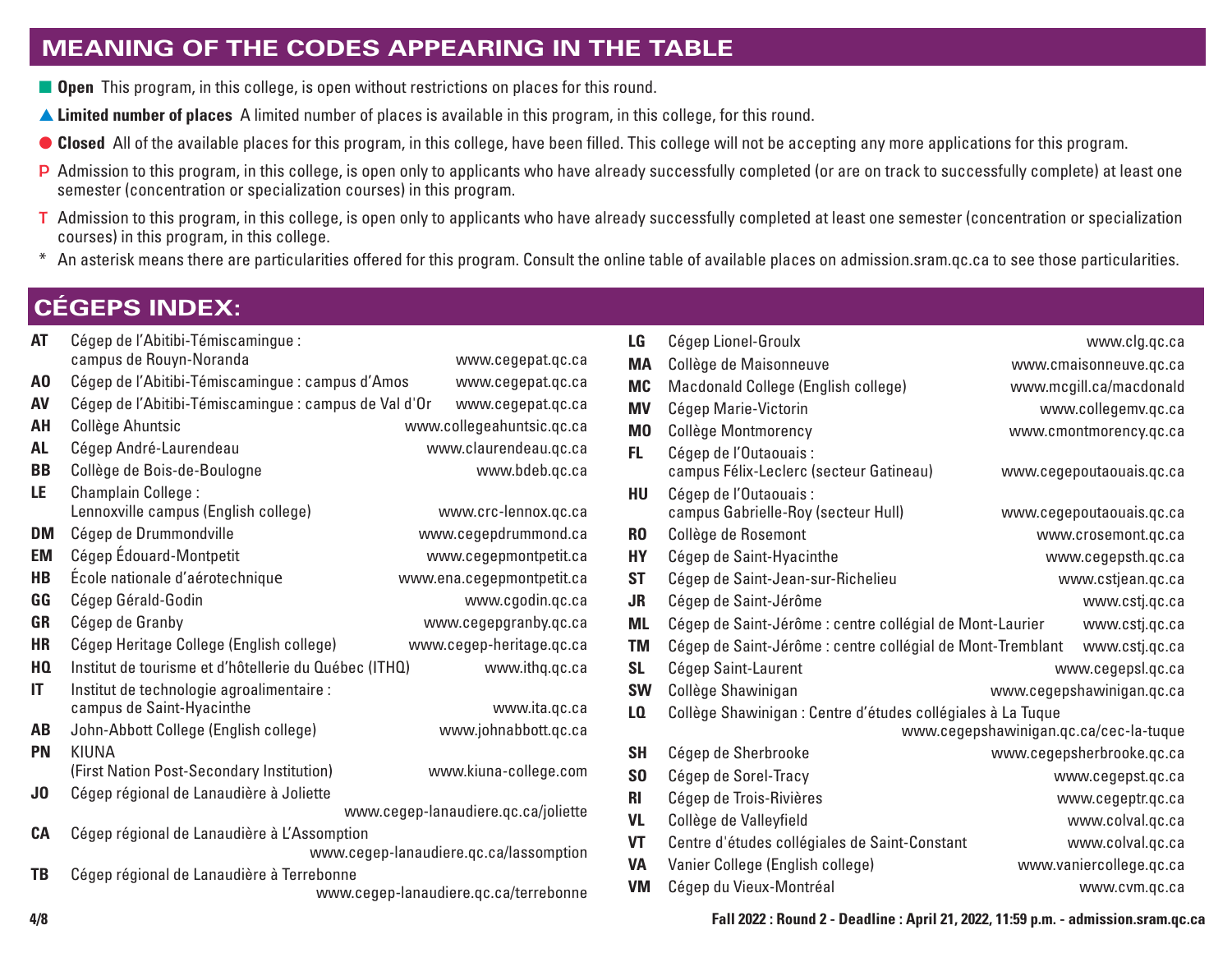### **MODIFICATIONS**

### *TABLE OF AVAILABLE PROGRAMS – FALL 2022 – ROUND 2*

#### *The admission.sram.qc.ca portal has been updated with these modifications***.**

**Collège de Rosemont** is offering a limited number of places in the *ACS Cytogénétique Clinique* linked to program *140.C0 Technologie d'analyses biomédicales*.

#### **Cégep André-Laurendeau** :

- will not offer program *300.Z0 Baccalauréat international en Sciences humaines*
- is offering a limited number of places in program *200.Z0 Baccalauréat international en Sciences de la nature*

#### At **Vanier College:**

- a limited number of places are available in program *141.A0 Respiratory and Anaesthesia Technology*.
- program *221.C0 Building Systems Technology* is open
- program *243.D0 Electrical Engineering Technology: Automation and Controls* is open

At **Cégep de Sherbrooke**, applications for program *145.C0 Techniques de bioécologie* are accepted only from students who successfully completed at least one semester (concentration or specialization courses) in this program, in this college (code **T**).

At **Collège Montmorency**, programs *Sciences humaines (300.M0)*, *Sciences humaines avec mathématiques supplémentaires (300.M1)*, *Sciences humaines et Arts visuels (300.13)* and *Sciences humaines et Danse (300.15)* are closed.

At **Cégep du Vieux Montréal**, program *420.B0 Techniques de l'informatique* is closed.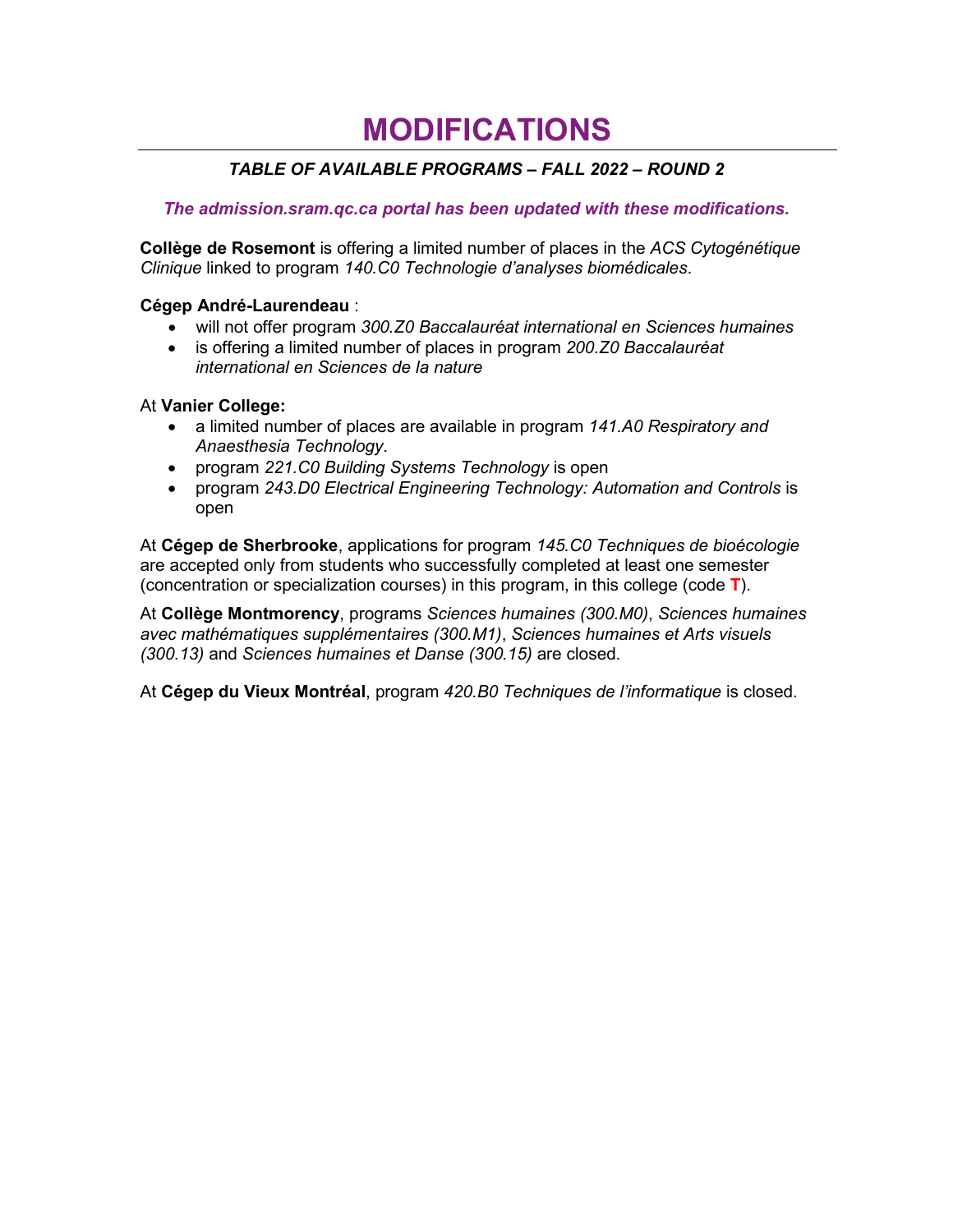### **PATHWAYS PROGRAM**

|                |                           |      |                       |                       |                    | <b>PREPARATORY SESSIONS</b>                                                                                      |                                        | AT AO AV AH AL                                                                |                          |                                                                                                    |                                       | BB LE DM EM HB GG GR HR             |                                      |                                   |                                                                                                                                                                                                                                                          |                              | IT HQ AB PN JO                                    |                                 |                                                   |                        |                                               | CA TB LG MC MA MV MO                |                                       | FL                                               | HU RO                                        | HY                          | ST                                | JR                                   | ML TM SL SW LQ SH SO RI                |                                                   |                         |                                    |                             |                             | VL VT VA VM                                                 |                                     |
|----------------|---------------------------|------|-----------------------|-----------------------|--------------------|------------------------------------------------------------------------------------------------------------------|----------------------------------------|-------------------------------------------------------------------------------|--------------------------|----------------------------------------------------------------------------------------------------|---------------------------------------|-------------------------------------|--------------------------------------|-----------------------------------|----------------------------------------------------------------------------------------------------------------------------------------------------------------------------------------------------------------------------------------------------------|------------------------------|---------------------------------------------------|---------------------------------|---------------------------------------------------|------------------------|-----------------------------------------------|-------------------------------------|---------------------------------------|--------------------------------------------------|----------------------------------------------|-----------------------------|-----------------------------------|--------------------------------------|----------------------------------------|---------------------------------------------------|-------------------------|------------------------------------|-----------------------------|-----------------------------|-------------------------------------------------------------|-------------------------------------|
|                |                           |      |                       |                       |                    | 081.05 SPRINGBOARD TO A DCS - FIRST NATIONS                                                                      |                                        | $\blacksquare^*$                                                              |                          |                                                                                                    |                                       |                                     |                                      |                                   |                                                                                                                                                                                                                                                          |                              |                                                   | $\blacksquare$                  |                                                   |                        |                                               |                                     |                                       |                                                  |                                              |                             |                                   |                                      |                                        |                                                   |                         |                                    |                             |                             |                                                             |                                     |
|                |                           |      |                       |                       | 081.06             | SPRINGBOARD TO A DCS                                                                                             | <b>Contract Contract</b>               | <b>Contract</b>                                                               |                          | $\begin{array}{ccccccccc}\n\mathbf{A}^* & \mathbf{B}^* & \mathbf{A}^* & \mathbf{B}^*\n\end{array}$ |                                       | $\blacksquare$                      | $\blacksquare^*$<br>$\blacksquare^*$ | $\blacksquare$ *                  | $\blacksquare^*$<br><b>The Contract of the Contract of the Contract of the Contract of the Contract of the Contract of the Contract of the Contract of the Contract of The Contract of The Contract of The Contract of The Contract of The Contract </b> | $\sim$                       | $\bullet^*$                                       |                                 | $\blacksquare$<br>$\blacksquare$                  | −                      | a ma                                          | $\blacksquare$                      | −                                     | $\bullet^*$<br>$\blacksquare$                    | $\blacksquare^*$<br><b>The Second Second</b> | $\sim$                      | ▬                                 | $\blacksquare^*$<br>$\blacksquare^*$ | −                                      | $\blacktriangle^*$<br>$\blacksquare^*$            | −                       | $\blacksquare$ *<br>$\blacksquare$ | $\blacksquare^*$            | $\mathcal{L}^{\text{max}}$  | <b>Contract</b>                                             | $\blacktriangle^*$ $\bullet$        |
|                |                           |      |                       |                       |                    | <b>PRE-UNIVERSITY</b>                                                                                            |                                        | AT AO AV AH AL                                                                |                          |                                                                                                    | <b>BB</b>                             | LE DM EM                            |                                      | HB GG                             | <b>GR</b><br>HR                                                                                                                                                                                                                                          |                              | IT HQ AB PN                                       |                                 | CA<br>JO                                          |                        |                                               | TB LG MC MA MV MO                   |                                       |                                                  |                                              | FL HU RO HY ST              |                                   | $J\mathbf{R}$<br>ML                  | <b>TM</b>                              |                                                   |                         | SL SW LQ SH SO                     | RI                          |                             | VL VT VA VN                                                 |                                     |
|                |                           |      |                       |                       |                    | <b>PROGRAMS</b>                                                                                                  |                                        |                                                                               |                          |                                                                                                    |                                       |                                     |                                      |                                   |                                                                                                                                                                                                                                                          |                              |                                                   |                                 |                                                   |                        |                                               |                                     |                                       |                                                  |                                              |                             |                                   |                                      |                                        |                                                   |                         |                                    |                             |                             |                                                             |                                     |
|                |                           |      |                       |                       |                    |                                                                                                                  |                                        |                                                                               |                          |                                                                                                    |                                       |                                     |                                      |                                   |                                                                                                                                                                                                                                                          |                              |                                                   |                                 |                                                   |                        |                                               |                                     |                                       |                                                  |                                              |                             |                                   |                                      |                                        |                                                   |                         |                                    |                             |                             |                                                             |                                     |
|                |                           |      |                       |                       |                    | Shaded boxes indicate                                                                                            |                                        |                                                                               |                          |                                                                                                    |                                       |                                     |                                      |                                   |                                                                                                                                                                                                                                                          |                              |                                                   |                                 |                                                   |                        |                                               |                                     |                                       |                                                  |                                              |                             |                                   |                                      |                                        |                                                   |                         |                                    |                             |                             |                                                             |                                     |
|                |                           |      |                       |                       |                    | that these programs are                                                                                          |                                        |                                                                               |                          |                                                                                                    |                                       |                                     |                                      |                                   |                                                                                                                                                                                                                                                          |                              |                                                   |                                 |                                                   |                        |                                               |                                     |                                       |                                                  |                                              |                             | CHELIEU                           |                                      |                                        |                                                   |                         |                                    |                             |                             |                                                             |                                     |
|                |                           |      |                       |                       |                    | not offered by these colleges.                                                                                   |                                        |                                                                               |                          |                                                                                                    |                                       |                                     |                                      |                                   |                                                                                                                                                                                                                                                          | <b>CHNOLOGIE</b>             |                                                   | (KIUNA)                         |                                                   |                        |                                               |                                     |                                       |                                                  |                                              |                             |                                   |                                      |                                        |                                                   |                         |                                    |                             |                             |                                                             |                                     |
|                |                           |      |                       |                       |                    |                                                                                                                  |                                        |                                                                               |                          |                                                                                                    |                                       |                                     |                                      |                                   |                                                                                                                                                                                                                                                          |                              |                                                   |                                 |                                                   |                        |                                               |                                     |                                       |                                                  | GA <sub>E</sub>                              |                             |                                   |                                      |                                        |                                                   |                         |                                    |                             |                             |                                                             |                                     |
|                |                           |      |                       |                       |                    |                                                                                                                  |                                        |                                                                               |                          |                                                                                                    |                                       |                                     |                                      |                                   |                                                                                                                                                                                                                                                          |                              |                                                   |                                 |                                                   |                        |                                               |                                     |                                       |                                                  |                                              |                             |                                   |                                      |                                        |                                                   |                         |                                    |                             |                             |                                                             |                                     |
|                |                           | ENCE |                       |                       |                    |                                                                                                                  |                                        |                                                                               |                          |                                                                                                    |                                       |                                     |                                      |                                   |                                                                                                                                                                                                                                                          |                              | ABBO<br>HERE                                      |                                 |                                                   |                        |                                               |                                     |                                       |                                                  |                                              |                             |                                   | JÉRÔ                                 |                                        |                                                   |                         |                                    |                             |                             |                                                             |                                     |
| PRECISIOI      | MATHEMATICS PREREQUISITES | ဒဒ   | CHEMISTRY PREREQUISIT | PHYSICS PREREQUISITES | PROGRAM NUMBER     |                                                                                                                  | ABITIBI-TÉMISCAMINGUI                  | ABITIBI-TÉMISCAMINGUE<br>(AMOS)<br>,  ,<br>ABITIBI-TÉMISCAMINGUE<br>MAL-D'OR) | SLNNHV                   | ANDRÉ-LAURENDEAU<br><b>BOIS-DE-BOULOGNI</b>                                                        | CHAMPLAIN LENNOXVI<br>(ENGLISH CÉGEP) | ÉDOUARD-MONTPE<br>DRUMMONDVILLE     | COLE NATIONALE<br>'AÉROTECHNIQUE     | GÉRALD-GODIN                      | <b>TERITAGE</b><br>ENGLISH CE<br>GRANBY                                                                                                                                                                                                                  | INSTITUT DE T<br>AGROALIMEN' | INSTITUT DE TOURISME ET<br>D'HÔTELLERIE DU QUEBEC | RST NATIONS (<br>LINGUAL CÉGEP) | LANAUDIÈRE À L'ASSOMPTION<br>ANAUDIÈRE À JOLIETTE | ANAUDIÈRE À TERREBONNE | .IONEL-GROULX<br>MACDONALD<br>(FNGLISH CÉGEP) | MAISONNEUVE                         | <b>MARIE-VICTOR</b><br><b>IONTMOR</b> | OUTAOUAIS : FÉLIX-LECLERC<br>(SECTEUR GATINEALI) | <b>OUTAOUAIS:</b><br>(SECTEUR HULL)          | SAINT-HYACINTHE<br>ROSEMONT | SAINT-JEAN-SUR-RI                 | SAINT-JÉRÔME                         | SAINT-JÉRÔME<br>(MONT-TREMBLANT)       | SAINT-LAURENT<br><b>SHAWINIGAN</b><br>KAMMINIGANI | SHAWINIGAN<br>LA TUQUE) | SHERBROOKE<br>JREL-TRACY           | TROIS-RIVIÈRI               | <b>/ALLEYFIELD</b>          | VALLEYFIELD<br>(SAINT-CONSTANT)<br>VANIER<br>(ENGLISH CÉGEP | VIEUX-MONTRÉAL                      |
|                |                           |      |                       |                       |                    |                                                                                                                  |                                        |                                                                               |                          |                                                                                                    |                                       |                                     |                                      |                                   |                                                                                                                                                                                                                                                          |                              |                                                   |                                 |                                                   |                        |                                               |                                     |                                       |                                                  |                                              |                             |                                   |                                      |                                        |                                                   |                         |                                    |                             |                             |                                                             |                                     |
|                |                           |      |                       |                       |                    | <b>NATURAL SCIENCE</b>                                                                                           | AT AO                                  | AV                                                                            |                          |                                                                                                    | BB<br>LE                              | DM EM HB                            |                                      | GG                                | GR<br>HR                                                                                                                                                                                                                                                 | IT                           | HQ                                                | AB PN                           | JO<br>CA                                          | TB                     | LG                                            | MC MA MV MO                         |                                       | <b>FL</b>                                        | HU RO                                        | <b>HY</b>                   | ST                                | JR                                   | ML TM                                  | SL<br>sw                                          | LQ                      | so<br>SH                           | RI                          |                             |                                                             | VA VM                               |
|                | 63/13                     |      |                       |                       |                    | 31/30 41/40 200.B0 SCIENCE                                                                                       | $\mathcal{L}_{\rm{max}}$               |                                                                               |                          |                                                                                                    |                                       |                                     |                                      |                                   |                                                                                                                                                                                                                                                          |                              |                                                   |                                 |                                                   |                        |                                               | $\blacktriangle^*$                  |                                       |                                                  |                                              |                             |                                   |                                      |                                        |                                                   |                         |                                    |                             |                             |                                                             | $\bullet^*$ $\blacksquare$          |
|                | 63/13                     |      |                       | 31/30 41/40           | 200.CO             | COMPUTER SCIENCES AND MATHEMATICS                                                                                |                                        |                                                                               |                          |                                                                                                    |                                       |                                     |                                      |                                   |                                                                                                                                                                                                                                                          |                              |                                                   |                                 |                                                   |                        |                                               | $\bullet$                           |                                       |                                                  |                                              |                             |                                   |                                      |                                        |                                                   |                         |                                    |                             |                             |                                                             | $\bullet$                           |
|                | 63/13                     |      |                       | 31/30 41/40           | 200.DO             | SCIENCE IN ENGLISH AND FRENCH                                                                                    |                                        |                                                                               |                          |                                                                                                    |                                       |                                     |                                      |                                   |                                                                                                                                                                                                                                                          |                              |                                                   |                                 |                                                   |                        |                                               |                                     |                                       |                                                  |                                              |                             |                                   |                                      |                                        | ▲                                                 |                         |                                    |                             |                             |                                                             | $\bullet$                           |
| $\Gamma$       | 63/13                     |      |                       | 31/30 41/40           | 200.Z0             | SCIENCE - INTERNATIONAL BACCALAUREATE                                                                            |                                        |                                                                               |                          | $\bullet$                                                                                          |                                       |                                     |                                      |                                   |                                                                                                                                                                                                                                                          |                              |                                                   |                                 |                                                   |                        |                                               |                                     |                                       |                                                  |                                              |                             |                                   |                                      |                                        |                                                   |                         |                                    |                             |                             |                                                             |                                     |
|                |                           |      |                       |                       |                    | <b>SOCIAL SCIENCES</b>                                                                                           |                                        | AT AO AV                                                                      | AH                       | AL                                                                                                 | BB<br>LE                              | DM EM                               | $H$ $B$                              | GG                                | GR                                                                                                                                                                                                                                                       |                              | HQ                                                | AB PN                           | JO CA                                             | TB                     |                                               | LG MC MA MV MO                      |                                       | <b>FL</b>                                        | HU RO                                        |                             | HY ST                             | JR.                                  | ML TM SL                               |                                                   | SW LQ                   | SH SO RI                           |                             | VL                          | VT VA VN                                                    |                                     |
| S.             | 1/8                       |      |                       |                       | 300.B1             | SOCIAL SCIENCE: FIRST NATIONS                                                                                    |                                        |                                                                               |                          |                                                                                                    |                                       |                                     |                                      |                                   |                                                                                                                                                                                                                                                          |                              |                                                   |                                 |                                                   |                        |                                               |                                     |                                       |                                                  |                                              |                             |                                   |                                      |                                        |                                                   |                         |                                    |                             |                             |                                                             |                                     |
|                | 1/8                       |      |                       |                       | 300.CO             | SOCIAL SCIENCE IN ENGLISH AND FRENCH                                                                             |                                        |                                                                               |                          |                                                                                                    |                                       |                                     |                                      |                                   |                                                                                                                                                                                                                                                          |                              |                                                   |                                 |                                                   |                        |                                               |                                     |                                       |                                                  |                                              |                             |                                   |                                      |                                        |                                                   |                         |                                    |                             |                             |                                                             | $\bullet$                           |
|                | 1/8                       |      |                       |                       |                    | 300.M0 SOCIAL SCIENCE                                                                                            | $\mathcal{H}^{\mathcal{A}}$ .          | <b>Contract</b>                                                               |                          | $\blacksquare^*$<br>$\bullet^*$                                                                    | $\blacksquare^*$                      | $\blacksquare^*$                    |                                      | $\blacksquare^*$ $\blacksquare^*$ |                                                                                                                                                                                                                                                          |                              | $\blacktriangle^*$                                |                                 | $\blacksquare^*$<br><b>Tara</b>                   |                        |                                               | $\blacktriangle^*$ $\blacksquare^*$ |                                       |                                                  |                                              |                             |                                   |                                      |                                        |                                                   |                         |                                    |                             |                             | <b>College</b>                                              | $\blacktriangle^*$ $\blacksquare^*$ |
|                | 63/12                     |      |                       |                       | 300.M1             | SOCIAL SCIENCE WITH MATHEMATICS                                                                                  | $\mathcal{L}_{\text{max}}$             |                                                                               |                          | $\bullet^*$                                                                                        |                                       | ■*                                  |                                      | $\blacksquare^*$ $\blacksquare^*$ | $\blacksquare^*$                                                                                                                                                                                                                                         |                              | $\blacktriangle^*$                                |                                 | $\blacksquare^*$<br>■                             |                        |                                               | $\blacktriangle^*$                  | $\blacksquare^*$                      |                                                  |                                              |                             |                                   |                                      |                                        |                                                   |                         | <b>Table</b>                       |                             |                             |                                                             | $\blacktriangle^*$ $\blacksquare^*$ |
| $\mathbb{C}$   | 60/9                      |      |                       |                       | 300.Z0             | SOCIAL SCIENCE - INTERNATIONAL BACCALAUREATE                                                                     |                                        |                                                                               |                          |                                                                                                    |                                       |                                     |                                      |                                   |                                                                                                                                                                                                                                                          |                              |                                                   |                                 |                                                   |                        |                                               |                                     |                                       |                                                  |                                              |                             |                                   |                                      |                                        |                                                   |                         |                                    |                             |                             |                                                             |                                     |
|                |                           |      |                       |                       |                    | ARTS, LITERATURE AND COMMUNICATION, MUSIC, DANCE, VISUAL ARTS                                                    |                                        | AT AO AV AH AL                                                                |                          |                                                                                                    |                                       | BB LE DM EM HB                      |                                      | GG                                | GR<br>HR                                                                                                                                                                                                                                                 | IT                           | HQ AB PN JO CA                                    |                                 |                                                   | TB                     |                                               | LG MC MA MV MO FL HU RO HY ST       |                                       |                                                  |                                              |                             |                                   |                                      | JR ML TM SL SW LQ SH SO RI VL VT VA VM |                                                   |                         |                                    |                             |                             |                                                             |                                     |
|                |                           |      |                       |                       |                    | 500.AE ARTS, LITERATURE AND COMMUNICATION: MULTIDISCIPLINARY                                                     |                                        |                                                                               |                          |                                                                                                    |                                       |                                     |                                      | <b>College</b>                    |                                                                                                                                                                                                                                                          |                              | <b>The Co</b>                                     |                                 |                                                   |                        |                                               |                                     |                                       |                                                  |                                              | <b>The State</b>            | $\mathcal{L}_{\mathcal{A}}$       |                                      |                                        |                                                   |                         |                                    |                             | $\mathcal{L}_{\mathcal{A}}$ |                                                             | $\blacktriangle^*$                  |
|                |                           |      |                       |                       |                    | 500.AF ARTS, LITERATURE AND COMMUNICATION: ARTS                                                                  |                                        |                                                                               |                          | <b>The Contract of the State</b>                                                                   |                                       |                                     |                                      |                                   | <b>The Co</b>                                                                                                                                                                                                                                            |                              |                                                   |                                 |                                                   |                        |                                               |                                     |                                       |                                                  |                                              |                             |                                   |                                      |                                        |                                                   |                         |                                    |                             |                             |                                                             | $\blacktriangle^*$                  |
|                |                           |      |                       |                       |                    | 500.AG ARTS, LITERATURE AND COMMUNICATION: CINEMA                                                                | $\mathcal{F}(\mathcal{F})$             |                                                                               | $\mathcal{L}_{\rm{max}}$ | <b>The Contract</b>                                                                                |                                       |                                     | <b>The Co</b>                        |                                   | $\mathcal{L}_{\mathcal{A}}$                                                                                                                                                                                                                              |                              |                                                   |                                 | <b>The State</b>                                  |                        |                                               | $\sim 100$                          | <b>Contractor</b>                     | <b>Contract Contract</b><br>$\sim$               |                                              | <b>Contract Contract</b>    |                                   | <b>The Co</b>                        |                                        | $\blacktriangle$                                  |                         |                                    |                             |                             |                                                             |                                     |
|                |                           |      |                       |                       |                    | 500.AH ARTS, LITERATURE AND COMMUNICATION: LITERATURE                                                            | $\overline{\mathcal{L}^{\mathcal{M}}}$ |                                                                               | <b>The State</b>         |                                                                                                    |                                       |                                     |                                      |                                   | <b>COL</b>                                                                                                                                                                                                                                               |                              | <b>The Co</b>                                     |                                 | <b>COL</b>                                        |                        |                                               |                                     |                                       | <b>College</b>                                   |                                              | $\mathcal{L}_{\mathcal{A}}$ |                                   |                                      |                                        | $\mathcal{L}_{\mathcal{A}}$                       |                         |                                    |                             |                             |                                                             | <b>III</b>                          |
|                |                           |      |                       |                       | 500.AJ             | ARTS, LITERATURE AND COMMUNICATION: MEDIA                                                                        |                                        |                                                                               |                          | <b>COL</b>                                                                                         |                                       |                                     |                                      |                                   |                                                                                                                                                                                                                                                          |                              | <b>The Co</b>                                     |                                 |                                                   | <b>Contract</b>        |                                               |                                     |                                       |                                                  |                                              | $\mathcal{L}_{\mathcal{A}}$ |                                   |                                      |                                        |                                                   |                         | $\sim$<br>$\sim$                   |                             |                             |                                                             | $\overline{\phantom{a}}$            |
| A<br>A         |                           |      |                       |                       | 500.AL             | 500.AK ARTS, LITERATURE AND COMMUNICATION: THEATEROM<br>ARTS, LITERATURE AND COMMUNICATION: LANGUAGES            | $\mathcal{F}(\mathcal{F})$             |                                                                               |                          |                                                                                                    |                                       |                                     |                                      |                                   |                                                                                                                                                                                                                                                          |                              | <b>The Co</b>                                     |                                 | <b>COL</b>                                        |                        |                                               |                                     |                                       |                                                  |                                              | <b>The State</b>            |                                   |                                      |                                        | $\mathcal{L}_{\mathcal{A}}$<br><b>COL</b>         |                         | $\mathcal{L}_{\mathcal{A}}$        |                             |                             |                                                             | $\overline{\phantom{a}}$            |
|                |                           |      |                       |                       |                    | 500.B1 ARTS, LITERATURE AND COMMUNICATION: FIRST NATIONS                                                         |                                        |                                                                               | <b>Contract</b>          |                                                                                                    |                                       |                                     |                                      |                                   |                                                                                                                                                                                                                                                          |                              | <b>The Co</b>                                     |                                 |                                                   |                        |                                               |                                     |                                       |                                                  |                                              | <b>Tall</b>                 | $\mathcal{L}_{\mathcal{A}}$       |                                      |                                        |                                                   |                         |                                    |                             |                             |                                                             |                                     |
| A, I, JA       |                           |      |                       |                       |                    | 501.A0 MUSIC                                                                                                     |                                        |                                                                               |                          |                                                                                                    |                                       | $\blacksquare$                      |                                      |                                   |                                                                                                                                                                                                                                                          |                              |                                                   |                                 | <b>COL</b>                                        |                        | ■*                                            |                                     |                                       |                                                  |                                              |                             |                                   |                                      |                                        | $\blacktriangle$                                  |                         | $\mathcal{L}_{\mathcal{A}}$        | $\mathcal{L}_{\mathcal{A}}$ |                             |                                                             | $\blacktriangle$                    |
| A              |                           |      |                       |                       |                    | 506.A0 DANCE                                                                                                     |                                        |                                                                               |                          |                                                                                                    |                                       |                                     |                                      |                                   |                                                                                                                                                                                                                                                          |                              |                                                   |                                 |                                                   |                        |                                               |                                     |                                       |                                                  |                                              |                             |                                   |                                      |                                        | $\mathbf{r}$                                      |                         |                                    |                             |                             |                                                             |                                     |
| $\mathbf{L}$   |                           |      |                       |                       |                    | 510.A0 VISUAL ARTS                                                                                               | $\sim 10$                              |                                                                               |                          |                                                                                                    |                                       |                                     |                                      |                                   | $\blacktriangle$                                                                                                                                                                                                                                         |                              | $\blacktriangle$                                  |                                 | $\blacktriangle$                                  |                        | п                                             |                                     | $\blacksquare^*$ $\blacktriangle$     | $\blacktriangle^*$                               |                                              | <b>COL</b>                  |                                   |                                      |                                        | ш                                                 |                         | $\sim$                             |                             | <b>The Contract State</b>   |                                                             | a sa Ta                             |
|                |                           |      |                       |                       |                    | <b>OTHER PROGRAMS</b>                                                                                            |                                        | AT AO AV AH AL                                                                |                          |                                                                                                    | BB                                    | <i>LE DM EM</i>                     |                                      | HB GG                             | GR<br>HR                                                                                                                                                                                                                                                 |                              | IT HQ AB PN JO                                    |                                 |                                                   | CA TB                  |                                               | LG MC MA MV MO FL                   |                                       |                                                  |                                              | HU RO HY ST                 |                                   | JR                                   | ML TM SL SW LQ SH SO RI VL VT VA VN    |                                                   |                         |                                    |                             |                             |                                                             |                                     |
|                | 63/13                     |      |                       |                       |                    | 31/30 41/40 700.A0 SCIENCES AND ARTS                                                                             |                                        |                                                                               |                          | ▲                                                                                                  |                                       |                                     |                                      |                                   |                                                                                                                                                                                                                                                          |                              | $\bullet$                                         |                                 |                                                   |                        |                                               |                                     |                                       |                                                  |                                              |                             |                                   |                                      |                                        |                                                   |                         |                                    |                             |                             |                                                             |                                     |
|                | 1/8                       |      |                       |                       |                    | 700.B0 LIBERAL ARTS                                                                                              |                                        |                                                                               |                          |                                                                                                    | $\blacksquare$ $\blacksquare^*$       |                                     |                                      |                                   | $\blacktriangle^*$                                                                                                                                                                                                                                       |                              | $\blacktriangle$                                  |                                 |                                                   |                        |                                               |                                     | ш                                     |                                                  |                                              | <b>COL</b>                  |                                   |                                      |                                        |                                                   |                         |                                    |                             |                             |                                                             | $\blacktriangle$ $\blacksquare$     |
|                |                           |      |                       |                       |                    | <b>DOUBLE DCS</b>                                                                                                |                                        | AT AO AV AH AL                                                                |                          |                                                                                                    | BB                                    | LE DM EM                            | HB                                   | GG                                | GR<br>HR                                                                                                                                                                                                                                                 | IT                           | HQ                                                | AB PN                           | JO<br>CA                                          | TB                     |                                               | LG MC MA MV MO FL                   |                                       |                                                  | HU RO                                        |                             | HY ST                             |                                      | JR ML TM SL SW LQ                      |                                                   |                         | SH SO RI VL VT VA VM               |                             |                             |                                                             |                                     |
| A, D, I, JA    | 63/13                     |      |                       |                       | 31/30 41/40 200.11 | SCIENCE AND MUSIC                                                                                                |                                        |                                                                               |                          |                                                                                                    |                                       | $\blacksquare$                      |                                      |                                   |                                                                                                                                                                                                                                                          |                              |                                                   |                                 | ш                                                 |                        |                                               |                                     | $\bullet$                             |                                                  |                                              |                             |                                   |                                      |                                        | ▲                                                 |                         |                                    |                             |                             |                                                             | $\bullet$                           |
| D              | 63/13                     |      |                       | 31/30 41/40           | 200.12             | SCIENCE AND SOCIAL SCIENCE                                                                                       |                                        | <b>The Common State</b>                                                       |                          |                                                                                                    |                                       | $\mathcal{L}_{\mathcal{A}}$         |                                      | $\bullet$                         |                                                                                                                                                                                                                                                          |                              | $\bullet$                                         |                                 | $\blacksquare^*$                                  |                        |                                               | $\bullet^*$                         | $\bullet\quad \bullet$                |                                                  |                                              |                             |                                   |                                      |                                        |                                                   |                         |                                    |                             |                             |                                                             | $\bullet$ $\blacksquare$            |
| D              | 63/13                     |      |                       | 31/30 41/40           | 200.13             | SCIENCE AND VISUAL ARTS                                                                                          |                                        |                                                                               |                          |                                                                                                    |                                       | $\mathcal{L}_{\mathcal{A}}$         |                                      |                                   |                                                                                                                                                                                                                                                          |                              |                                                   |                                 |                                                   |                        |                                               |                                     | $\bullet$<br>ہ                        |                                                  |                                              |                             |                                   | $\blacksquare$                       |                                        | $\mathcal{L}_{\mathcal{A}}$                       |                         |                                    |                             | $\sim$                      |                                                             |                                     |
| A, D           | 63/13                     |      |                       | 31/30 41/40           | 200.15             | <b>SCIENCE AND DANCE</b>                                                                                         |                                        |                                                                               |                          |                                                                                                    |                                       | $\mathcal{L}_{\mathcal{A}}$         |                                      |                                   |                                                                                                                                                                                                                                                          |                              |                                                   |                                 |                                                   |                        |                                               |                                     |                                       | $\bullet$                                        |                                              |                             |                                   |                                      |                                        | <b>Contract</b>                                   |                         | ■                                  |                             |                             |                                                             |                                     |
| D              | 63/13                     |      |                       | 31/30 41/40           | 200.16             | SCIENCE AND ARTS, LITERATURE AND COMMUNICATION                                                                   | $\mathcal{H}^{\mathcal{A}}$ .          |                                                                               |                          |                                                                                                    |                                       | $\blacksquare^*$                    |                                      |                                   |                                                                                                                                                                                                                                                          |                              |                                                   |                                 |                                                   |                        |                                               |                                     |                                       |                                                  |                                              |                             | <b>COL</b>                        |                                      |                                        | $\sim 10$                                         |                         |                                    |                             |                             |                                                             |                                     |
| A, D, I, JA, S | 1/8                       |      |                       |                       | 300.11             | SOCIAL SCIENCE AND MUSIC                                                                                         |                                        |                                                                               |                          |                                                                                                    |                                       | $\blacksquare^*$                    |                                      |                                   |                                                                                                                                                                                                                                                          |                              |                                                   |                                 | $\blacksquare^*$                                  |                        | ■*                                            |                                     | <b>The Co</b>                         |                                                  |                                              |                             |                                   |                                      |                                        | $\blacktriangle$                                  |                         | $\blacksquare^*$                   | <b>The State</b>            |                             |                                                             | $\blacktriangle$                    |
| D, S           | 1/8                       |      |                       |                       | 300.13             | SOCIAL SCIENCE AND VISUAL ARTS                                                                                   | $\blacksquare^*$                       |                                                                               |                          |                                                                                                    |                                       | ■                                   |                                      |                                   |                                                                                                                                                                                                                                                          |                              |                                                   |                                 |                                                   |                        |                                               |                                     | ■▲                                    |                                                  |                                              |                             | $\blacksquare^*$ $\blacksquare^*$ |                                      |                                        | $\mathcal{L}_{\mathcal{A}}$                       |                         |                                    | <b>COL</b>                  |                             |                                                             |                                     |
| A, D, S        | 1/8                       |      |                       |                       |                    | 300.15 SOCIAL SCIENCE AND DANCE                                                                                  |                                        |                                                                               |                          |                                                                                                    |                                       | $\blacksquare$                      |                                      |                                   |                                                                                                                                                                                                                                                          |                              |                                                   |                                 |                                                   |                        |                                               |                                     |                                       | $\blacktriangle$                                 |                                              |                             |                                   |                                      |                                        | <b>Contract</b>                                   |                         | $\blacksquare^*$                   |                             |                             |                                                             |                                     |
| A, D, S        | 1/8                       |      |                       |                       |                    | 300.16 SOCIAL SCIENCE AND ARTS, LITERATURE AND COMMUNICATION                                                     | <b>The Common</b>                      |                                                                               |                          |                                                                                                    |                                       | $\mathbb{R}^*$ . The $\mathbb{R}^*$ |                                      | <b>Contract Contract</b>          |                                                                                                                                                                                                                                                          |                              |                                                   |                                 |                                                   |                        | <b>The Contract of Street</b>                 |                                     |                                       |                                                  |                                              |                             | $\sim 100$                        |                                      |                                        | $\blacksquare^*$                                  |                         |                                    |                             |                             |                                                             |                                     |
| A,D,I,JA       |                           |      |                       |                       |                    | 500.11 ARTS, LITERATURE AND COMMUNICATION AND MUSIC                                                              |                                        |                                                                               |                          |                                                                                                    |                                       | ■                                   |                                      |                                   |                                                                                                                                                                                                                                                          |                              |                                                   |                                 | $\blacksquare$                                    |                        | $\blacksquare$                                |                                     | <b>Contract</b>                       |                                                  |                                              |                             |                                   |                                      |                                        | $\blacktriangle$                                  |                         | $\blacksquare^*$                   |                             |                             |                                                             | $\blacktriangle$                    |
|                |                           |      |                       |                       |                    | 500.13 ARTS, LITERATURE AND COMMUNICATION AND VISUAL ARTS<br>500.15 ARTS, LITERATURE AND COMMUNICATION AND DANCE |                                        |                                                                               |                          |                                                                                                    |                                       | $\blacksquare$                      |                                      |                                   |                                                                                                                                                                                                                                                          |                              |                                                   |                                 |                                                   |                        |                                               |                                     |                                       |                                                  |                                              |                             | $\blacksquare^*$                  |                                      |                                        |                                                   |                         |                                    |                             |                             |                                                             |                                     |
| A, D<br>A, D   |                           |      |                       |                       |                    | 501.13 MUSIC AND VISUAL ARTS                                                                                     |                                        |                                                                               |                          |                                                                                                    |                                       | ■<br>$\sim 100$                     |                                      |                                   |                                                                                                                                                                                                                                                          |                              |                                                   |                                 |                                                   |                        |                                               |                                     | ■*                                    |                                                  |                                              |                             |                                   |                                      |                                        |                                                   |                         | $\blacksquare^*$                   |                             |                             |                                                             |                                     |
| $\mathsf{A}$   |                           |      |                       |                       |                    | 501.15 MUSIC AND DANCE                                                                                           |                                        |                                                                               |                          |                                                                                                    |                                       | $\sim 100$                          |                                      |                                   |                                                                                                                                                                                                                                                          |                              |                                                   |                                 |                                                   |                        |                                               |                                     |                                       |                                                  |                                              |                             |                                   |                                      |                                        |                                                   |                         |                                    |                             |                             |                                                             |                                     |
| A              |                           |      |                       |                       |                    | 506.13 DANCE AND VISUAL ARTS                                                                                     |                                        |                                                                               |                          |                                                                                                    |                                       | $\sim 100$                          |                                      |                                   |                                                                                                                                                                                                                                                          |                              |                                                   |                                 |                                                   |                        |                                               |                                     |                                       |                                                  |                                              |                             |                                   |                                      |                                        |                                                   |                         |                                    |                             |                             |                                                             |                                     |
| D              | 1/8                       |      |                       |                       |                    | 700.16 LIBERAL ARTS. LITERATURE AND COMMUNICATION                                                                |                                        |                                                                               |                          |                                                                                                    |                                       |                                     |                                      |                                   |                                                                                                                                                                                                                                                          |                              |                                                   |                                 |                                                   |                        |                                               |                                     |                                       |                                                  |                                              |                             |                                   |                                      |                                        |                                                   |                         |                                    |                             |                             |                                                             | <b>Contract</b>                     |
|                |                           |      |                       |                       |                    |                                                                                                                  |                                        |                                                                               |                          |                                                                                                    |                                       |                                     |                                      |                                   |                                                                                                                                                                                                                                                          |                              |                                                   |                                 |                                                   |                        |                                               |                                     |                                       |                                                  |                                              |                             |                                   |                                      |                                        |                                                   |                         |                                    |                             |                             |                                                             |                                     |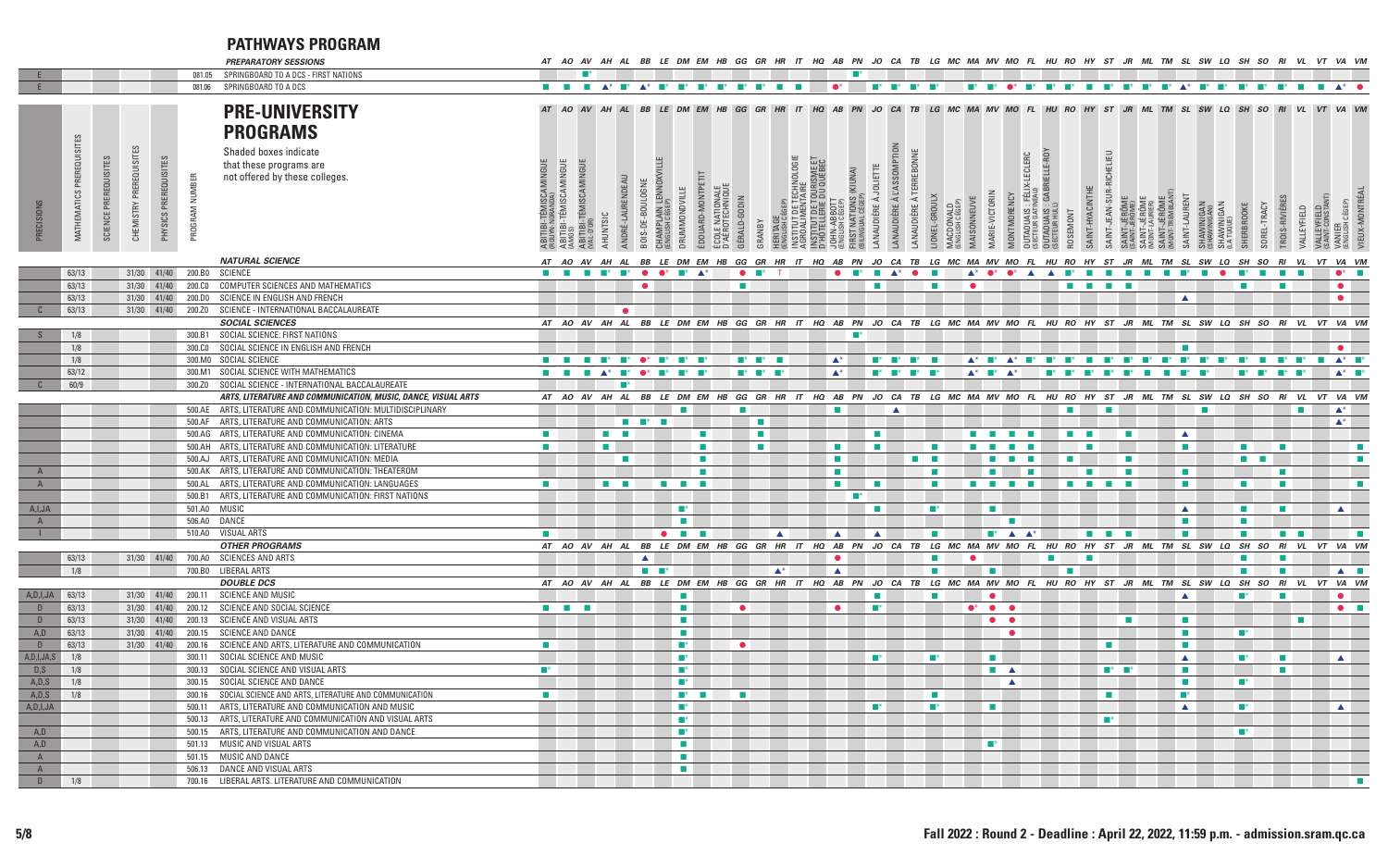|                |                           |             |               |             |                | <b>TECHNICAL</b><br><b>PROGRAMS</b>                                                |                             |                                                                        |                             |                             |                  |                                                      |                              | AT AO AV AH AL BB LE DM EM HB GG GR HR IT HQ AB PN JO CA TB LG MC MA MV MO FL HU RO HY ST JR ML TM SL SW LQ SH SO |                             |                             |                                               |                                        |                                |                             |                                           |              |                              |                             |                |                              |                               |                                       |                             |                          |                                                    |                                |              |                            |                       |                             |                    | $RI$ $VL$                              |                                 | VT VA VM                        |  |
|----------------|---------------------------|-------------|---------------|-------------|----------------|------------------------------------------------------------------------------------|-----------------------------|------------------------------------------------------------------------|-----------------------------|-----------------------------|------------------|------------------------------------------------------|------------------------------|-------------------------------------------------------------------------------------------------------------------|-----------------------------|-----------------------------|-----------------------------------------------|----------------------------------------|--------------------------------|-----------------------------|-------------------------------------------|--------------|------------------------------|-----------------------------|----------------|------------------------------|-------------------------------|---------------------------------------|-----------------------------|--------------------------|----------------------------------------------------|--------------------------------|--------------|----------------------------|-----------------------|-----------------------------|--------------------|----------------------------------------|---------------------------------|---------------------------------|--|
|                | MATHEMATICS PREREQUISITES |             | PREREQUISITES | QUISITES    |                | Shaded boxes indicate<br>that these programs are<br>not offered by these colleges. |                             |                                                                        |                             |                             |                  |                                                      |                              |                                                                                                                   |                             |                             | TECHNOLOGIE                                   | RISME ET<br>QUEBEC                     |                                |                             | REANNE                                    |              |                              |                             |                |                              | RIELLE-                       |                                       |                             |                          |                                                    |                                |              |                            |                       |                             |                    |                                        |                                 |                                 |  |
|                |                           |             | CHEMISTRY     | PRE         | PROGRAM NUMBER |                                                                                    |                             | ABITIBI-TÉMISCAMINGUE<br>(AMOS)<br>ABITIBI-TÉMISCAMINGUE<br>(VAL-D'OR) |                             | ANDRÉ-LAURENDEAU            | BOIS-DE-BOULOGNE | CHAMPLAIN LENNOXV<br>(ENGLISH CÉGEP)                 | ÉDOUARD-MONTP<br>UMMONDVILLE | ÉCOLE NATIONALE<br>D'AÉROTECHNIQUE                                                                                | GÉRALD-GODIN                |                             |                                               | INSTITUT DE TOURI<br>D'HÔTELLERIE DU C | NATIONS (KIUNA)<br>JUAL CÉGEP) | ANAUDIÈRE À JOLIETTE        | LANAUDIÈRE À L'ASSOMPTION<br>LANAUDIÈRE À | JONEL-GROULX |                              | MAISONNEUVE                 | MARIE-VICTORIN | VIONTMORENC                  | <b>IRD</b>                    |                                       | SAINT-HYACINTHE             | SAINT-JEAN-SUR-RICHELIEU |                                                    | SAINT-JÉRÔME<br>(MONT-TREMBLA) | SAINT-LAUREN |                            |                       |                             |                    | TROIS-RIVIÈRE                          | VALLEYFIELD<br>(SAINT-CONSTANT) | CÉGEP)                          |  |
|                |                           | SCIENCE     |               | PHYSICS     |                |                                                                                    | ABITIBI-TÉMIS<br>(ROJIMM    |                                                                        |                             | AHUNTSI                     |                  | 좀                                                    |                              |                                                                                                                   | GRANBY                      | HERITAGE<br>(ENGLISH CÉ     | INSTITUT DE T<br>AGROALIMEN                   |                                        | TRST<br>Rilinic                |                             |                                           |              | MACDONALD<br>(ENGLISH CÉGEP) |                             |                | OUTAOUAIS :<br>secteur gativ | OUTAOUAIS :<br>(SECTEIR HIII) | ROSEMONT                              |                             |                          | SAINT-JÉRÔM<br>SAINT-JÉRÔME)<br>INT-JER<br>MTI AUB |                                |              | SHAWINIGAN<br>(SHAWINIGAN) | SHAWINI<br>(LA TUQUE) | SHERBROOKE                  | SOREL-TRACY        | VALLEYFIELD                            |                                 | VANIER<br>(ENGLISH              |  |
|                |                           |             |               |             |                | <b>BIOLOGICAL TECHNOLOGIES</b>                                                     |                             | AT AO                                                                  | AV<br>AH                    | <b>AL</b>                   | BB               | LE DM EM                                             |                              | HB                                                                                                                | GG<br>GR                    | <b>HR</b>                   | IT                                            | HQ<br>AB                               | PN                             | JO                          | CA<br>TB                                  | LG           | МC                           | МA                          | МV             | МO                           | <b>FL</b>                     | HU RO                                 | <b>HY</b>                   | ST                       | ML<br>JR                                           | <b>TM</b>                      | SL           | sw                         | LQ                    | SH                          | so                 | <b>RI</b><br>VL                        |                                 | VT VA VM                        |  |
|                |                           | 2/20        |               |             |                | 110.A0 DENTAL TECHNOLOGY                                                           |                             |                                                                        |                             |                             |                  |                                                      |                              |                                                                                                                   |                             |                             |                                               |                                        |                                |                             |                                           |              |                              |                             |                |                              |                               |                                       |                             |                          |                                                    |                                |              |                            |                       |                             |                    |                                        |                                 |                                 |  |
|                |                           |             |               | 41/40       | 110.B0         | DENTUROLOGY                                                                        |                             |                                                                        |                             |                             |                  |                                                      | ▲                            |                                                                                                                   |                             |                             |                                               |                                        |                                |                             |                                           |              |                              |                             |                |                              |                               |                                       |                             |                          |                                                    |                                |              |                            |                       |                             |                    |                                        |                                 |                                 |  |
| F, JA          |                           |             |               | 31/30 21/40 | 111.A0         | DENTAL HYGIENE                                                                     |                             |                                                                        |                             |                             |                  |                                                      |                              |                                                                                                                   |                             |                             |                                               |                                        |                                |                             | $\bullet$                                 |              |                              | $\bullet$                   |                |                              | $\blacktriangle$              |                                       | $\blacktriangle$            |                          |                                                    |                                |              |                            |                       |                             |                    | $\mathbf{r}$                           |                                 |                                 |  |
| A              |                           | 21/20       |               |             |                | 112.A0 ACUPUNCTURE                                                                 |                             |                                                                        |                             |                             |                  |                                                      |                              |                                                                                                                   |                             |                             |                                               |                                        |                                |                             |                                           |              |                              |                             |                |                              |                               | T                                     |                             |                          |                                                    |                                |              |                            |                       |                             |                    |                                        |                                 |                                 |  |
| F.             |                           | 21/20       |               |             |                | 120.A0 DIETETICS                                                                   |                             |                                                                        |                             |                             |                  |                                                      |                              |                                                                                                                   |                             |                             |                                               |                                        |                                |                             |                                           |              |                              | $\mathcal{L}_{\mathcal{A}}$ |                | <b>College</b>               | $\mathcal{L}_{\mathcal{A}}$   |                                       | $\sim$                      |                          |                                                    |                                |              |                            |                       |                             |                    | $\mathcal{L}_{\mathcal{A}}$            |                                 |                                 |  |
| F              | 1/11                      |             |               | 21/40       | 140.A0         | MEDICAL ELECTROPHYSIOLOGY                                                          |                             |                                                                        |                             | $\mathcal{L}_{\mathcal{A}}$ |                  |                                                      |                              |                                                                                                                   |                             |                             |                                               |                                        |                                |                             |                                           |              |                              |                             |                |                              |                               |                                       |                             |                          |                                                    |                                |              |                            |                       |                             |                    |                                        |                                 |                                 |  |
| A,F,LC         | 60/11                     |             |               | 31/30 41/40 | 140.CO         | BIOMEDICAL LABORATORY TECHNOLOGY                                                   |                             |                                                                        | $\mathcal{L}_{\mathcal{A}}$ |                             |                  |                                                      |                              |                                                                                                                   |                             |                             |                                               |                                        |                                |                             |                                           |              |                              |                             |                |                              |                               | $\blacksquare$ $\blacksquare$ $\star$ | $\mathcal{L}_{\rm{max}}$    | $\sim$                   |                                                    |                                |              | <b>COL</b>                 |                       | $\blacktriangle$            |                    |                                        |                                 |                                 |  |
| A,F,JA,QA      | 61/11                     |             | 31/30         |             | 141.A0         | RESPIRATORY AND ANAESTHESIA TECHNOLOGY                                             |                             |                                                                        |                             |                             |                  |                                                      |                              |                                                                                                                   |                             |                             |                                               |                                        |                                |                             |                                           |              |                              |                             |                |                              | $\mathcal{L}_{\mathcal{A}}$   |                                       |                             |                          |                                                    |                                |              |                            |                       |                             |                    | $\mathcal{L}_{\mathcal{A}}$            |                                 |                                 |  |
|                |                           | 63/12 21/20 |               |             |                | 142.D0 RADIATION ONCOLOGY                                                          |                             |                                                                        |                             | $\mathcal{L}_{\mathcal{A}}$ |                  |                                                      |                              |                                                                                                                   |                             |                             |                                               |                                        |                                |                             |                                           |              |                              |                             |                |                              |                               |                                       |                             |                          |                                                    |                                |              |                            |                       |                             |                    |                                        |                                 |                                 |  |
|                | 63/12                     |             | 31/30         |             | 142.FO         | NUCLEAR MEDICINE TECHNOLOGY                                                        |                             |                                                                        |                             | <b>COL</b>                  |                  |                                                      |                              |                                                                                                                   |                             |                             |                                               |                                        |                                |                             |                                           |              |                              |                             |                |                              |                               |                                       |                             |                          |                                                    |                                |              |                            |                       |                             |                    |                                        |                                 |                                 |  |
| F.             | 1/10                      | 2/19        |               |             | 142.GO         | MEDICAL ULTRASOUND TECHNOLOGY                                                      |                             |                                                                        |                             | $\bullet$                   |                  |                                                      |                              |                                                                                                                   |                             |                             |                                               |                                        |                                |                             |                                           |              |                              |                             |                |                              |                               |                                       |                             |                          |                                                    |                                |              |                            |                       |                             |                    |                                        |                                 |                                 |  |
| F.             | 1/10                      |             |               | 21/40       |                | 142.H0 DIAGNOSTIC IMAGING                                                          |                             |                                                                        |                             | $\blacktriangle$            |                  |                                                      |                              |                                                                                                                   |                             |                             |                                               |                                        |                                |                             |                                           |              |                              |                             |                |                              |                               |                                       |                             |                          |                                                    |                                |              |                            |                       |                             |                    |                                        |                                 |                                 |  |
| F              |                           |             |               | 41/40       | 144.A1         | PHYSIOTHERAPY TECHNOLOGY                                                           |                             |                                                                        |                             |                             |                  |                                                      |                              |                                                                                                                   |                             |                             |                                               |                                        |                                |                             |                                           |              |                              |                             | $\bullet$      |                              |                               |                                       |                             |                          |                                                    |                                |              |                            |                       |                             |                    |                                        |                                 |                                 |  |
| F.             |                           |             |               |             | 144.FO         | ORTHOTICS AND PROSTHETICS                                                          |                             |                                                                        |                             |                             |                  |                                                      |                              |                                                                                                                   |                             |                             |                                               |                                        |                                |                             |                                           |              |                              |                             |                | $\blacktriangle$             |                               |                                       |                             |                          |                                                    |                                |              |                            |                       |                             |                    |                                        |                                 |                                 |  |
| A,F,JA         |                           | $1/9$ 21/20 |               |             | 145.A0         | ANIMAL HEALTH TECHNOLOGY                                                           |                             |                                                                        |                             |                             |                  |                                                      |                              |                                                                                                                   |                             |                             |                                               |                                        |                                |                             |                                           | $\bullet$    |                              |                             |                |                              |                               |                                       |                             |                          |                                                    |                                |              |                            |                       |                             |                    |                                        |                                 | $\bullet$                       |  |
| $\overline{A}$ | 63/11                     |             | 31/30         |             | 145.CO         | ENVIRONMENTAL AND WILDLIFE MANAGEMENT                                              |                             |                                                                        |                             |                             |                  |                                                      |                              |                                                                                                                   |                             |                             |                                               |                                        |                                |                             |                                           |              |                              |                             |                |                              |                               |                                       |                             |                          |                                                    |                                |              |                            |                       |                             |                    |                                        |                                 | $\bullet$                       |  |
| JA             | 63/11                     |             |               | 21/30 41/40 | 160.A0         | OPTICAL DISPENSING                                                                 |                             |                                                                        |                             |                             |                  |                                                      | $\blacksquare$               |                                                                                                                   |                             |                             |                                               |                                        |                                |                             | П                                         |              |                              |                             |                |                              |                               |                                       |                             |                          |                                                    |                                |              |                            |                       |                             |                    |                                        |                                 |                                 |  |
|                | 63/13                     |             |               | 41/40       | 160.B0         | HEARING AID TECHNOLOGY                                                             |                             |                                                                        |                             |                             |                  |                                                      |                              |                                                                                                                   |                             |                             |                                               |                                        |                                |                             |                                           |              |                              |                             |                |                              |                               | $\mathbf{r}$                          |                             |                          |                                                    |                                |              |                            |                       |                             |                    |                                        |                                 |                                 |  |
| A, F           |                           | 21/20       |               |             |                | 165.A0 PHARMACY TECHNOLOGY                                                         |                             | $\mathcal{L}_{\mathcal{A}}$                                            |                             |                             |                  |                                                      | $\mathcal{L}_{\rm{eff}}$     |                                                                                                                   | $\mathcal{L}_{\mathcal{A}}$ |                             |                                               | $\blacksquare$                         |                                |                             |                                           |              |                              |                             |                |                              |                               | $\mathcal{L}_{\mathcal{A}}$           |                             |                          |                                                    |                                |              |                            |                       |                             | $\mathbf{r}$       |                                        |                                 |                                 |  |
| A, F           |                           | 21/20       |               |             |                | 171.A0 FUNERAL SERVICE TECHNOLOGY                                                  |                             |                                                                        |                             |                             |                  |                                                      |                              |                                                                                                                   |                             |                             |                                               |                                        |                                |                             |                                           |              |                              |                             |                |                              |                               |                                       |                             |                          |                                                    |                                |              |                            |                       |                             |                    |                                        |                                 |                                 |  |
| A,AA,F,JA      |                           | 21/20       |               |             |                | 180.A0 NURSING                                                                     | $\mathcal{L}_{\mathcal{A}}$ |                                                                        | п                           | п                           |                  | $\mathcal{L}_{\rm{max}}$<br><b>The Second Second</b> |                              |                                                                                                                   | $\mathcal{L}_{\mathcal{A}}$ |                             |                                               | $\blacktriangle^*$                     |                                | ▲                           |                                           |              |                              |                             |                |                              |                               |                                       | $\mathcal{L}_{\mathcal{A}}$ |                          |                                                    |                                |              |                            |                       | $\mathcal{L}_{\mathcal{A}}$ | $\blacktriangle^*$ | $\blacktriangle$                       |                                 |                                 |  |
| F,G            |                           | 21/20       |               |             | 180.B0         | NURSING (AFTER A SSVD)                                                             |                             |                                                                        |                             | $\mathcal{L}_{\mathcal{A}}$ | ▲                |                                                      | <b>The State</b>             |                                                                                                                   | $\blacktriangle$            | $\blacktriangle$            |                                               |                                        |                                |                             |                                           |              |                              |                             |                |                              |                               |                                       |                             | $\blacktriangle$         | $\blacktriangle$<br>$\bullet$                      |                                |              |                            |                       |                             |                    |                                        |                                 | $\blacktriangle$ $\blacksquare$ |  |
| A,F,I,K,LG     |                           |             |               |             | 181.A0         | PRE-HOSPITAL EMERGENCY CARE                                                        |                             |                                                                        | $\mathbf{r}$                |                             |                  |                                                      |                              |                                                                                                                   |                             |                             |                                               |                                        |                                | $\blacktriangle$            |                                           |              |                              |                             |                |                              |                               |                                       |                             |                          | $\blacktriangle$                                   |                                |              | $\bullet$                  |                       |                             |                    |                                        |                                 |                                 |  |
|                |                           |             |               |             |                | 190.B0 FOREST TECHNOLOGY                                                           | <b>Contract</b>             |                                                                        | $\bullet$                   |                             |                  |                                                      |                              |                                                                                                                   |                             |                             |                                               |                                        |                                |                             |                                           |              |                              |                             |                |                              |                               |                                       |                             |                          |                                                    |                                |              |                            |                       |                             |                    |                                        |                                 |                                 |  |
|                |                           |             |               |             |                |                                                                                    |                             |                                                                        |                             |                             |                  |                                                      |                              |                                                                                                                   |                             |                             |                                               |                                        |                                |                             |                                           |              |                              |                             |                |                              |                               |                                       |                             |                          |                                                    |                                |              |                            |                       |                             |                    |                                        |                                 |                                 |  |
|                |                           |             |               |             |                | <b>AGRICULTURAL TECHNOLOGIES</b>                                                   |                             |                                                                        |                             | AT AO AV AH AL              |                  |                                                      |                              | BBLEDMEM HBGGGRHRIT HQABPN JOCA TBLGMCMAMV MOFL HUROHY ST JRMLTM SLSW LQSH SORI VLVT VAVM                         |                             |                             |                                               |                                        |                                |                             |                                           |              |                              |                             |                |                              |                               |                                       |                             |                          |                                                    |                                |              |                            |                       |                             |                    |                                        |                                 |                                 |  |
| A,K            |                           |             |               |             | 152.B0         | FARM MANAGEMENT AND TECHNOLOGY                                                     |                             |                                                                        |                             |                             |                  |                                                      |                              |                                                                                                                   |                             |                             |                                               |                                        |                                |                             |                                           |              |                              |                             |                |                              |                               |                                       |                             |                          |                                                    |                                |              |                            |                       |                             |                    |                                        |                                 |                                 |  |
|                |                           |             |               |             | 153.CO         | 153.A0 LIVESTOCK PRODUCTION                                                        |                             |                                                                        |                             |                             |                  |                                                      |                              |                                                                                                                   |                             |                             | $\mathcal{L}_{\mathcal{A}}$<br>$\blacksquare$ |                                        |                                |                             |                                           |              |                              |                             |                |                              |                               |                                       |                             |                          |                                                    |                                |              |                            |                       |                             |                    |                                        |                                 |                                 |  |
|                | 1/11                      |             |               |             | 153.DO         | ORNAMENTAL HORTICULTURE: LANDSCAPING AND MARKETING<br>FARM EQUIPMENT TECHNOLOGY    |                             |                                                                        |                             |                             |                  |                                                      |                              |                                                                                                                   |                             |                             | <b>The State</b>                              |                                        |                                |                             |                                           |              |                              |                             |                |                              |                               |                                       |                             |                          |                                                    |                                |              |                            |                       |                             |                    |                                        |                                 |                                 |  |
|                |                           |             |               |             |                | AGRO-ENVIRONMENTAL PLANT PRODUCTION TECHNOLOGY                                     |                             |                                                                        |                             |                             |                  |                                                      |                              |                                                                                                                   |                             |                             |                                               |                                        |                                |                             |                                           |              |                              |                             |                |                              |                               |                                       |                             |                          |                                                    |                                |              |                            |                       |                             |                    |                                        |                                 |                                 |  |
| K              |                           |             |               |             | 153.FO         |                                                                                    |                             |                                                                        |                             |                             |                  |                                                      |                              |                                                                                                                   |                             |                             | <b>The State</b>                              |                                        |                                | $\mathcal{L}_{\mathcal{A}}$ |                                           |              |                              |                             |                |                              |                               |                                       |                             |                          |                                                    |                                |              |                            |                       |                             |                    |                                        |                                 |                                 |  |
| L, F           |                           | 61/11 21/20 |               |             |                | 154.A0 FOOD PROCESSING                                                             |                             |                                                                        |                             |                             |                  |                                                      |                              |                                                                                                                   |                             |                             |                                               |                                        |                                |                             |                                           |              |                              |                             |                |                              |                               |                                       |                             |                          |                                                    |                                |              |                            |                       |                             |                    |                                        |                                 |                                 |  |
|                |                           |             |               |             |                | PHYSICAL TECHNOLOGIES                                                              |                             |                                                                        |                             | AT AO AV AH AL              |                  | <b>BB</b> LE DM EM                                   |                              | HB GG GR                                                                                                          |                             |                             | HR IT HQ AB PN JO CA TB LG MC MA MV MO FL     |                                        |                                |                             |                                           |              |                              |                             |                |                              |                               | HU RO HY ST                           |                             |                          |                                                    |                                |              |                            |                       |                             |                    | JR ML TM SL SW LQ SH SO RI VL VT VA VM |                                 |                                 |  |
| F              | 63/12                     |             |               |             |                | 31/30 21/40 210.AA LABORATORY TECHNOLOGY: BIOTECHNOLOGY                            |                             |                                                                        |                             | <b>COL</b>                  |                  |                                                      |                              |                                                                                                                   |                             |                             |                                               |                                        |                                |                             |                                           |              |                              |                             |                |                              | <b>College</b>                |                                       |                             |                          |                                                    |                                |              |                            |                       |                             |                    |                                        |                                 |                                 |  |
| F              | 63/12                     |             |               |             |                | 31/30 21/40 210.AB LABORATORY TECHNOLOGY: ANALYTICAL CHEMISTRY                     |                             |                                                                        |                             | $\mathbf{r}$                |                  |                                                      |                              |                                                                                                                   |                             |                             |                                               |                                        |                                |                             |                                           |              |                              |                             |                |                              |                               |                                       |                             |                          |                                                    |                                |              |                            |                       |                             |                    | $\sim$                                 |                                 |                                 |  |
|                |                           | 61/12 21/20 |               |             |                | 210.D0 INDUSTRIAL PROCESSES TECHNOLOGY                                             |                             |                                                                        |                             |                             |                  |                                                      |                              |                                                                                                                   |                             |                             |                                               |                                        |                                |                             |                                           |              |                              | <b>The Co</b>               |                |                              |                               |                                       |                             |                          |                                                    |                                |              |                            |                       |                             |                    |                                        |                                 |                                 |  |
| JA             | 61/11 2/20                |             |               |             | 221.A0         | ARCHITECTURAL TECHNOLOGY                                                           |                             |                                                                        |                             |                             |                  |                                                      |                              |                                                                                                                   |                             |                             |                                               |                                        |                                |                             |                                           |              |                              |                             |                | $\bullet$                    |                               |                                       |                             |                          |                                                    |                                |              |                            |                       |                             |                    | $\blacksquare$                         |                                 | $\bullet$ $\blacksquare$        |  |
|                |                           | 63/12 21/20 |               |             |                | 221.B0 CIVIL ENGINEERING TECHNOLOGY                                                | <b>COLLEGE</b>              |                                                                        |                             | $\mathcal{L}_{\mathcal{A}}$ |                  |                                                      |                              |                                                                                                                   |                             |                             |                                               |                                        |                                |                             |                                           |              |                              |                             |                | $\mathcal{L}_{\mathcal{A}}$  |                               |                                       |                             |                          |                                                    |                                |              |                            |                       |                             |                    | $\mathbf{r}$                           |                                 |                                 |  |
|                |                           | 61/11 21/20 |               |             |                | 221.C0 BUILDING SYSTEMS TECHNOLOGY                                                 |                             |                                                                        |                             | $\mathcal{L}_{\mathcal{A}}$ |                  |                                                      |                              |                                                                                                                   |                             |                             |                                               |                                        |                                |                             |                                           |              |                              |                             |                | $\blacksquare$               |                               |                                       |                             |                          |                                                    |                                |              |                            |                       |                             |                    | ■*                                     |                                 | $\blacktriangle$                |  |
|                |                           | $1/8$ 21/20 |               |             |                | 221.D0 REALTY APPRAISAL                                                            |                             |                                                                        |                             | ш                           |                  | $\blacksquare^*$                                     |                              |                                                                                                                   |                             |                             |                                               |                                        |                                |                             |                                           |              |                              |                             |                |                              |                               |                                       |                             |                          |                                                    |                                |              |                            |                       |                             |                    |                                        |                                 |                                 |  |
|                | 1/10                      |             |               |             |                | 222.A0 URBAN AND REGIONAL PLANNING                                                 |                             |                                                                        |                             |                             |                  |                                                      |                              |                                                                                                                   |                             |                             |                                               |                                        |                                |                             |                                           |              |                              |                             |                |                              |                               | — *                                   |                             |                          |                                                    |                                |              |                            |                       |                             |                    |                                        |                                 |                                 |  |
| $\mathsf{A}$   | 61/11                     |             |               |             |                | 230.AA GEOMATICS TECHNOLOGY: CARTOGRAPHY                                           |                             |                                                                        |                             |                             |                  |                                                      |                              |                                                                                                                   |                             |                             |                                               |                                        |                                |                             |                                           |              |                              |                             |                |                              |                               |                                       |                             |                          |                                                    |                                |              |                            |                       |                             |                    |                                        |                                 |                                 |  |
|                | 61/11                     |             |               |             |                | 230.AB GEOMATICS TECHNOLOGY: GEODETIC SURVEYING                                    |                             |                                                                        |                             | $\mathcal{L}_{\mathcal{A}}$ |                  |                                                      |                              |                                                                                                                   |                             |                             |                                               |                                        |                                |                             |                                           |              |                              |                             |                |                              |                               |                                       |                             |                          |                                                    |                                |              |                            |                       |                             |                    |                                        |                                 |                                 |  |
|                | 61/11                     |             |               |             |                | 235.B0 INDUSTRIAL ENGINEERING TECHNOLOGY                                           |                             |                                                                        |                             | $\mathcal{L}_{\mathcal{A}}$ |                  |                                                      |                              |                                                                                                                   |                             | $\mathcal{L}_{\mathcal{A}}$ |                                               |                                        |                                |                             |                                           |              |                              |                             |                |                              |                               |                                       |                             |                          |                                                    |                                |              |                            |                       |                             |                    | <b>COL</b>                             |                                 |                                 |  |
| $\overline{A}$ | 60/11                     |             |               |             | 235.CO         | PHARMACEUTICAL PRODUCTION TECHNOLOGY                                               |                             |                                                                        |                             |                             |                  |                                                      |                              |                                                                                                                   | $\blacktriangle^*$          |                             |                                               | ш                                      |                                |                             |                                           |              |                              |                             |                |                              |                               |                                       |                             |                          |                                                    |                                |              |                            |                       |                             |                    |                                        |                                 |                                 |  |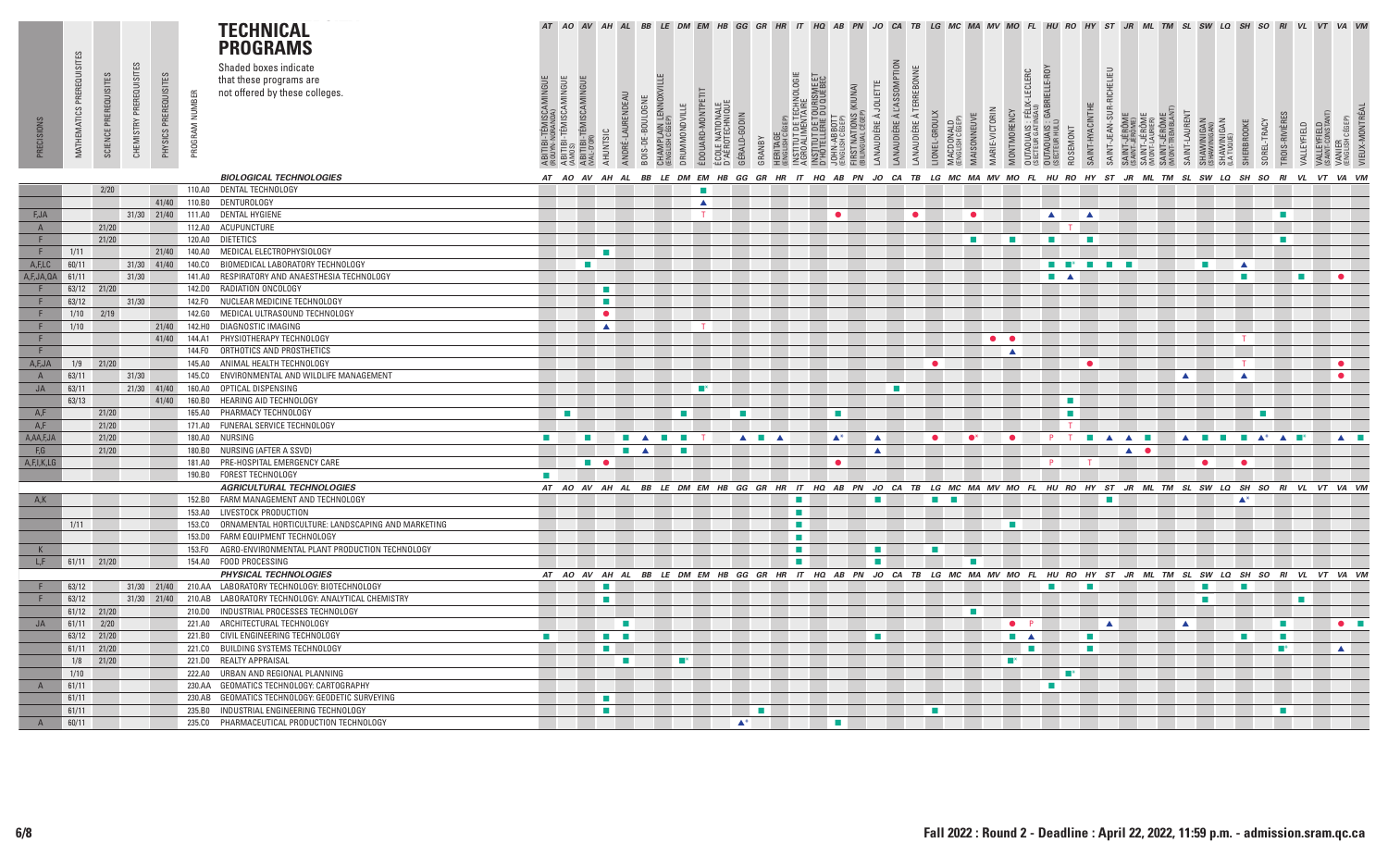|           |               |                     |           |               |                  | <b>TECHNICAL</b><br><b>PROGRAMS</b>                                 |                                     |                                                                                   |                          |                  |                                                                |                              |                |                                    |                                     |                             | AT AO AV AH AL BB LE DM EM HB GG GR HR IT HQ AB PN JO CA TB LG MC MA MV MO FL HU RO HY ST JR ML TM SL SW LQ SH SO RI VL VT VA VM |                          |               |                       |                            |               |                              |                                     |                                      |                                               |                               |                          |                  |                             |                              |                                                       |                  |                                  |                          |                                                 |                             |                              |                               |                                            |
|-----------|---------------|---------------------|-----------|---------------|------------------|---------------------------------------------------------------------|-------------------------------------|-----------------------------------------------------------------------------------|--------------------------|------------------|----------------------------------------------------------------|------------------------------|----------------|------------------------------------|-------------------------------------|-----------------------------|----------------------------------------------------------------------------------------------------------------------------------|--------------------------|---------------|-----------------------|----------------------------|---------------|------------------------------|-------------------------------------|--------------------------------------|-----------------------------------------------|-------------------------------|--------------------------|------------------|-----------------------------|------------------------------|-------------------------------------------------------|------------------|----------------------------------|--------------------------|-------------------------------------------------|-----------------------------|------------------------------|-------------------------------|--------------------------------------------|
|           | PREREQUISITES |                     |           |               |                  | Shaded boxes indicate                                               |                                     |                                                                                   |                          |                  |                                                                |                              |                |                                    |                                     |                             |                                                                                                                                  |                          |               |                       |                            |               |                              |                                     |                                      |                                               |                               |                          |                  |                             |                              |                                                       |                  |                                  |                          |                                                 |                             |                              |                               |                                            |
|           |               | TES                 |           |               |                  | that these programs are                                             |                                     |                                                                                   |                          |                  |                                                                |                              |                |                                    |                                     |                             |                                                                                                                                  |                          |               |                       | LANAUDIÈRE À L'ASSOMPTION  |               |                              |                                     |                                      | OUTAOUAIS : FÉLIX-LECLERC<br>©ECTEUR GATINEAU | IELLE-ROY                     |                          |                  | SAINT-JEAN-SUR-RICHELIEU    |                              |                                                       |                  |                                  |                          |                                                 |                             |                              |                               |                                            |
|           |               |                     | REQUISIT  | PREREQUISITES |                  | not offered by these colleges.                                      |                                     | ABITIBI-TÉMISCAMINGUE<br>(AMOS)<br>ABITIBI-TÉMISCAMINGUE<br><sub>(VAL-D'OR)</sub> |                          |                  |                                                                |                              |                |                                    |                                     |                             | NSTITUT DE TECHNOLOGIE<br>AGROALIMENTAIRE<br>INSTITUT DE TOURISME ET<br>D'HÔTELLERIE DU QUEBEC                                   |                          |               | LANAUDIÈRE À JOLIETTE |                            |               |                              |                                     |                                      |                                               |                               |                          |                  |                             |                              |                                                       |                  |                                  |                          |                                                 |                             |                              |                               |                                            |
|           |               |                     |           |               |                  |                                                                     |                                     |                                                                                   |                          |                  |                                                                |                              |                |                                    |                                     |                             |                                                                                                                                  |                          | <b>KIUNA</b>  |                       |                            |               |                              |                                     |                                      |                                               |                               |                          |                  |                             |                              |                                                       |                  |                                  |                          |                                                 |                             |                              |                               |                                            |
|           |               |                     |           |               |                  |                                                                     |                                     |                                                                                   |                          |                  |                                                                |                              |                |                                    |                                     |                             |                                                                                                                                  |                          |               |                       |                            |               |                              |                                     |                                      |                                               | GABI                          |                          |                  |                             |                              |                                                       |                  |                                  |                          |                                                 |                             |                              |                               |                                            |
|           |               |                     |           |               |                  |                                                                     |                                     |                                                                                   |                          |                  |                                                                |                              |                |                                    |                                     |                             |                                                                                                                                  |                          |               |                       |                            |               |                              |                                     |                                      |                                               |                               |                          |                  |                             |                              |                                                       |                  |                                  |                          |                                                 |                             |                              |                               |                                            |
| PRECISION | MATHEMATICS   | SCIENCE             | CHEMISTRY |               | PROGRAM NUMBER   |                                                                     |                                     |                                                                                   |                          |                  |                                                                |                              |                |                                    |                                     |                             |                                                                                                                                  | JHN-ABBU<br>MGJI SH CÉGE |               |                       |                            |               |                              |                                     |                                      |                                               |                               |                          |                  |                             |                              |                                                       |                  |                                  |                          |                                                 |                             |                              |                               |                                            |
|           |               |                     |           | PHYSICS       |                  |                                                                     | ABITIBI-TÉMISCAM<br>(ROUYN-NORANDA) |                                                                                   | AHUNTSIC                 | ANDRÉ-LAURENDEAU | CHAMPLAIN LENNOX<br>(ENGLISH CÉGEP)<br><b>BOIS-DE-BOULOGNE</b> | DRUMMONDVILLE                | ÉDOUARD-MONTPE | ÉCOLE NATIONALE<br>D'AÉROTECHNIQUE | GÉRALD-GODIN<br>GRANBY              | HERITAGE<br>ENGLISH CI      |                                                                                                                                  |                          | FIRST NATIONS |                       | LANAUDIÈRE À TE            | LIONEL-GROULX | MACDONALD<br>(ENGLISH CÉGEP) | MAISONNEUVE                         | MARIE-VICTORIN<br><b>MONTMORENCY</b> |                                               | OUTAQUAIS :<br>(SECTEIR PITT) | <b>TNOM3SOS</b>          | SAINT-HYACINTHE  |                             | SAINT-JEROM<br>ISAINT-JEROMI | SAINT-JÉRÔME<br>AONT TEEABLAN<br>AINT-JEI<br>AINT-IAU | SAINT-LAUREN     | <b>SHAWINIGAN</b><br>CHAMMINIGAN | SHAWINIGAN<br>(LA TUQUE) | SHERBROOKE<br>SOREL-TRACY                       | TROIS-RIVIÈRES              | VALLEYFIELD                  | VALLEYFIELD<br>«AINT-CONSTANT | /IEUX-MONTRÉA<br>VANIER<br>(ENGLISH CÉGEP) |
|           |               |                     |           |               |                  |                                                                     |                                     |                                                                                   |                          |                  |                                                                |                              |                |                                    |                                     |                             |                                                                                                                                  |                          |               |                       |                            |               |                              |                                     |                                      |                                               |                               |                          |                  |                             |                              |                                                       |                  |                                  |                          |                                                 |                             |                              |                               |                                            |
|           |               |                     |           |               |                  | PHYSICAL TECHNOLOGIES                                               |                                     | AT AO AV AH AL                                                                    |                          |                  | BB                                                             |                              |                |                                    |                                     |                             | LE DM EM HB GG GR HR IT HQ AB PN JO CA TB LG MC MA MV MO FL HU RO HY ST JR ML TM SL SW LQ SH SO RI                               |                          |               |                       |                            |               |                              |                                     |                                      |                                               |                               |                          |                  |                             |                              |                                                       |                  |                                  |                          |                                                 |                             | VL                           |                               | VT VA VM                                   |
|           | 60/11         |                     |           |               |                  | 41/40 241.A0 MECHANICAL ENGINEERING TECHNOLOGY                      |                                     |                                                                                   |                          |                  |                                                                | œ                            |                |                                    |                                     |                             |                                                                                                                                  |                          |               |                       |                            |               |                              |                                     |                                      |                                               |                               |                          |                  | <b>The Second</b>           |                              |                                                       | <b>Tale</b>      |                                  |                          | <b>The State</b>                                |                             |                              |                               |                                            |
|           | 60/10         |                     |           |               | 241.CO           | COMPOSITE MATERIALS ENGINEERING TECHNOLOGY                          |                                     |                                                                                   |                          |                  |                                                                |                              |                |                                    |                                     |                             |                                                                                                                                  |                          |               |                       |                            |               |                              |                                     |                                      |                                               |                               |                          |                  |                             | m.                           |                                                       |                  |                                  |                          |                                                 |                             |                              |                               |                                            |
|           | 60/12         |                     |           |               | 41/40 241.DO     | INDUSTRIAL MAINTENANCE TECHNOLOGY                                   | $\mathcal{L}_{\mathcal{A}}$         |                                                                                   |                          |                  |                                                                |                              |                |                                    |                                     |                             |                                                                                                                                  |                          |               |                       |                            |               |                              |                                     |                                      |                                               |                               |                          |                  |                             |                              |                                                       |                  |                                  |                          | $\mathcal{L}_{\mathcal{A}}$                     | <b>COL</b>                  |                              |                               | $\blacksquare$                             |
|           | 60/11         | 60/11 21/20<br>2/20 |           |               | 243.A0<br>243.BA | COMPUTER ENGINEERING TECHNOLOGY<br>ELECTRONICS: TELECOMMUNICATIONS  |                                     |                                                                                   | $\mathbf{r}$             |                  |                                                                |                              | п              |                                    | $\blacktriangle^4$                  |                             |                                                                                                                                  |                          |               |                       |                            |               |                              | $\sim$                              |                                      |                                               |                               |                          |                  |                             |                              |                                                       | <b>COL</b>       |                                  |                          |                                                 | $\blacksquare$              |                              |                               | $\bullet$                                  |
|           | 60/11         | 2/20                |           |               | 243.BB           | ELECTRONICS: COMPUTERS AND NETWORKS                                 |                                     |                                                                                   | <b>The State</b>         |                  |                                                                |                              |                |                                    |                                     | ▲                           |                                                                                                                                  |                          |               | <b>College</b>        |                            |               |                              |                                     |                                      | ш                                             |                               |                          |                  | <b>College</b>              |                              |                                                       |                  |                                  |                          |                                                 | п                           |                              |                               |                                            |
|           | 60/11         | 2/20                |           |               | 243.BC           | ELECTRONICS: AUDIOVISUAL                                            |                                     |                                                                                   |                          |                  |                                                                |                              |                |                                    |                                     |                             |                                                                                                                                  |                          |               |                       |                            |               |                              |                                     |                                      |                                               |                               |                          |                  |                             |                              |                                                       |                  |                                  |                          |                                                 |                             |                              |                               | <b>COL</b>                                 |
|           | 60/11         | 21/20               |           |               | 243.DO           | ELECTRICAL ENGINEERING TECHNOLOGY : AUTOMATION AND CONTROLS         | $\mathbf{r}$                        |                                                                                   | <b>Contract</b>          |                  |                                                                |                              |                |                                    | $\blacksquare^*$                    |                             |                                                                                                                                  |                          |               |                       | m,                         |               |                              |                                     |                                      |                                               |                               |                          |                  |                             |                              |                                                       |                  |                                  |                          | $\mathcal{L}_{\mathcal{A}}$<br>$\blacksquare^*$ | <b>COLLEGE</b>              |                              |                               | $\blacktriangle$ $\blacksquare$            |
|           | 63/12         |                     |           |               | 21/40 244.A0     | ENGINEERING PHYSIC TECHNOLOGY                                       |                                     |                                                                                   |                          |                  |                                                                |                              |                |                                    |                                     |                             |                                                                                                                                  | $\bullet$                |               |                       |                            |               |                              |                                     |                                      |                                               |                               |                          |                  |                             |                              |                                                       |                  |                                  |                          |                                                 |                             |                              |                               |                                            |
|           |               | 60/12 21/20         |           |               |                  | 260.A0 WATER TECHNOLOGY                                             |                                     |                                                                                   |                          |                  |                                                                |                              |                |                                    |                                     |                             |                                                                                                                                  |                          |               |                       |                            |               |                              |                                     |                                      |                                               |                               |                          |                  |                             |                              |                                                       | ■                |                                  |                          |                                                 |                             |                              |                               |                                            |
|           | 60/11 21/20   |                     |           |               | 260.BO           | ENVIRONMENT, OCCUPATIONAL HEALTH AND SAFETY                         |                                     |                                                                                   |                          |                  |                                                                |                              |                |                                    |                                     |                             |                                                                                                                                  |                          |               |                       |                            |               |                              |                                     |                                      |                                               |                               |                          |                  |                             |                              |                                                       | <b>Ta</b>        |                                  |                          | <b>The Co</b><br>$\blacksquare^*$               |                             |                              |                               |                                            |
|           | 63/12         |                     |           |               | 21/40 270.A0     | METALLURGICAL ENGINEERING TECHNOLOGY                                |                                     |                                                                                   |                          |                  |                                                                |                              |                |                                    |                                     |                             |                                                                                                                                  |                          |               |                       |                            |               |                              |                                     |                                      |                                               |                               |                          |                  |                             |                              |                                                       |                  |                                  |                          |                                                 |                             |                              |                               |                                            |
|           |               | 60/11 21/20         |           |               |                  | 271.AA MINERAL TECHNOLOGY: GEOLOGY                                  | $\mathcal{L}_{\mathcal{A}}$         |                                                                                   |                          |                  |                                                                |                              |                |                                    |                                     |                             |                                                                                                                                  |                          |               |                       |                            |               |                              |                                     |                                      |                                               |                               |                          |                  |                             |                              |                                                       |                  |                                  |                          |                                                 |                             |                              |                               |                                            |
|           |               | 60/11 21/20         |           |               | 271.AB           | MINERAL TECHNOLOGY: MINING                                          | ×                                   |                                                                                   |                          |                  |                                                                |                              |                |                                    |                                     |                             |                                                                                                                                  |                          |               |                       |                            |               |                              |                                     |                                      |                                               |                               |                          |                  |                             |                              |                                                       |                  |                                  |                          |                                                 |                             |                              |                               |                                            |
|           | 60/11         | 21/20               |           |               |                  | 271.AC MINERAL TECHNOLOGY: MINERAL PROCESSING                       | $\mathcal{L}_{\mathcal{A}}$         |                                                                                   |                          |                  |                                                                |                              |                |                                    |                                     |                             |                                                                                                                                  |                          |               |                       |                            |               |                              |                                     |                                      |                                               |                               |                          |                  |                             |                              |                                                       |                  |                                  |                          |                                                 |                             |                              |                               |                                            |
| JA        | 63/12         |                     |           | 41/40         | 280.B0           | AIRCRAFT CONSTRUCTION                                               |                                     |                                                                                   |                          |                  |                                                                |                              |                | $\blacksquare^*$                   |                                     |                             |                                                                                                                                  |                          |               |                       |                            |               |                              |                                     |                                      |                                               |                               |                          |                  |                             |                              |                                                       |                  |                                  |                          |                                                 |                             |                              |                               |                                            |
|           | 63/12         |                     |           | 41/40         | 280.CO           | AIRCRAFT MAINTENANCE                                                |                                     |                                                                                   |                          |                  |                                                                |                              |                | <b>Simple</b>                      |                                     |                             |                                                                                                                                  |                          |               |                       |                            |               |                              |                                     |                                      |                                               |                               |                          |                  |                             |                              |                                                       |                  |                                  |                          |                                                 |                             |                              |                               |                                            |
| JA        | 63/12         |                     |           | 41/40         |                  | 280.D0 AVIONICS                                                     |                                     |                                                                                   |                          |                  |                                                                |                              |                | $\blacksquare^*$                   |                                     |                             |                                                                                                                                  |                          |               |                       |                            |               |                              |                                     |                                      |                                               |                               |                          |                  |                             |                              |                                                       |                  |                                  |                          |                                                 |                             |                              |                               |                                            |
|           |               |                     |           |               |                  | <b>COMMUNITY TECHNOLOGIES</b>                                       |                                     | AT AO AV AH AL                                                                    |                          |                  | <b>BB</b>                                                      |                              |                | LE DM EM HB GG GR HR               |                                     |                             | IT HQ                                                                                                                            |                          | AB PN         |                       | JO CA TB                   |               |                              | LG MC MA MV MO FL                   |                                      |                                               |                               | HU RO                    | HY ST            |                             | JR                           | ML TM SL                                              |                  | SW LQ                            |                          | SH SO RI                                        |                             | <b>VL</b>                    |                               | VT VA VM                                   |
| A,F,I,K,Q | 1/9           |                     |           |               |                  | 310.A0 POLICE TECHNOLOGY                                            | $\bullet$                           |                                                                                   |                          |                  |                                                                |                              |                |                                    |                                     |                             |                                                                                                                                  |                          |               |                       |                            |               |                              |                                     |                                      |                                               |                               |                          |                  |                             |                              |                                                       |                  |                                  |                          |                                                 |                             |                              |                               |                                            |
| A, F      |               |                     |           |               | 310.BO           | YOUTH AND ADULT CORRECTIONAL INTERVENTION                           |                                     | $\mathcal{L}_{\mathrm{max}}$                                                      |                          |                  |                                                                | $\blacktriangle$             |                |                                    |                                     |                             |                                                                                                                                  | $\bullet$                |               |                       |                            |               |                              |                                     |                                      |                                               |                               |                          |                  |                             |                              |                                                       |                  |                                  |                          |                                                 |                             |                              |                               |                                            |
|           | 1/8           |                     |           |               | 310.CO           | PARALEGAL TECHNOLOGY                                                |                                     |                                                                                   | $\bullet$                |                  |                                                                |                              |                |                                    |                                     |                             |                                                                                                                                  |                          |               |                       | ▲                          |               |                              |                                     |                                      |                                               |                               |                          |                  |                             |                              |                                                       |                  |                                  |                          | <b>College</b>                                  |                             | $\sim$                       |                               |                                            |
| A, G, K   |               |                     |           |               |                  | 311.A0 FIRE SAFETY (AFTER A SSVD)                                   |                                     |                                                                                   |                          |                  |                                                                |                              |                |                                    |                                     |                             |                                                                                                                                  |                          |               |                       |                            |               |                              |                                     |                                      |                                               |                               |                          |                  |                             |                              |                                                       |                  |                                  |                          |                                                 |                             |                              |                               |                                            |
| A, F      |               |                     |           |               | 322.A0           | EARLY CHILDHOOD EDUCATION                                           | $\mathcal{L}_{\mathcal{A}}$         |                                                                                   |                          |                  |                                                                | $\mathcal{L}_{\mathrm{max}}$ | <b>TIP</b>     |                                    | $\blacksquare^*$<br><b>Contract</b> |                             |                                                                                                                                  |                          |               |                       | $\blacktriangle$           |               |                              |                                     | $\blacksquare$<br>$\blacksquare$     |                                               |                               |                          | $\blacksquare$   |                             | $\overline{\phantom{a}}$     |                                                       |                  | $\blacksquare$                   |                          |                                                 |                             | $\mathcal{L}_{\rm{max}}$     |                               | $\blacktriangle$ $\blacksquare^*$          |
| A, F      | 1/9           |                     |           |               | 351.A0<br>384.A0 | SPECIAL CARE COUNSELLING<br>RESEARCH AND DATA MANAGEMENT TECHNOLOGY | $\mathcal{L}_{\mathcal{A}}$         |                                                                                   |                          |                  |                                                                |                              |                |                                    | ▬                                   |                             |                                                                                                                                  |                          |               |                       |                            |               |                              |                                     | $\bullet$                            |                                               |                               | $\blacksquare^*$         |                  |                             | $\blacktriangle$             | <b>Contract Contract</b>                              | $\bullet$        |                                  |                          | $\blacktriangle^*$                              |                             | $\mathcal{L}_{\mathrm{max}}$ | $\sim$                        | $\blacktriangle$ $\blacksquare$            |
| A, F      |               |                     |           |               | 388.A0           | SOCIAL SERVICE                                                      | $\mathcal{L}_{\mathcal{A}}$         |                                                                                   |                          |                  |                                                                |                              |                |                                    |                                     |                             |                                                                                                                                  |                          |               |                       |                            |               |                              |                                     |                                      |                                               |                               |                          |                  | $\mathcal{L}_{\mathcal{A}}$ |                              |                                                       |                  |                                  |                          |                                                 |                             |                              |                               | ∙                                          |
|           |               |                     |           |               |                  | 391.A0 COMMUNITY RECREATIONAL LEADERSHIP TRAINING                   |                                     |                                                                                   |                          |                  |                                                                |                              |                |                                    |                                     |                             |                                                                                                                                  |                          |               |                       |                            |               |                              |                                     |                                      |                                               |                               |                          |                  |                             | m.                           |                                                       | $\blacksquare^*$ |                                  |                          |                                                 |                             |                              |                               | $\blacksquare^*$                           |
|           |               |                     |           |               |                  | 393.B0 INFORMATION AND LIBRARY TECHNOLOGIES                         |                                     |                                                                                   |                          |                  |                                                                |                              |                |                                    |                                     |                             |                                                                                                                                  | ■                        |               |                       |                            |               |                              |                                     |                                      | <b>The State</b>                              |                               |                          |                  |                             |                              |                                                       |                  |                                  |                          |                                                 |                             |                              |                               |                                            |
|           |               |                     |           |               |                  | <b>BUSINESS ADMINISTRATIVE TECHNOLOGIES</b>                         |                                     | AT AO AV AH AL                                                                    |                          |                  | <b>BR</b><br>IF                                                | <b>DM</b>                    | <b>FM</b>      |                                    | GG                                  |                             | HO                                                                                                                               | A <sub>R</sub>           | PN            | JO                    | CA TB                      |               | LG MC                        | MA MV MO                            |                                      | <b>FI</b>                                     |                               | HU RO                    | HY ST            |                             | $J\!R$                       | <b>TM</b>                                             | SL               | <b>SW 10</b>                     |                          | SH<br>so                                        | <b>RI</b>                   |                              |                               | VL VT VA VM                                |
|           | 60/11         |                     |           |               |                  | 410.A0 TRANSPORTATION LOGISTICS                                     |                                     |                                                                                   |                          |                  |                                                                |                              |                |                                    |                                     |                             |                                                                                                                                  |                          |               |                       |                            |               |                              |                                     |                                      |                                               |                               |                          |                  |                             |                              |                                                       |                  |                                  |                          |                                                 |                             |                              |                               |                                            |
|           |               |                     |           |               | 410.A1           | OPERATIONS AND SUPPLY CHAIN MANAGEMENT                              |                                     |                                                                                   |                          |                  |                                                                |                              |                |                                    |                                     |                             |                                                                                                                                  |                          |               |                       |                            | $\sim$        |                              |                                     |                                      |                                               |                               |                          |                  |                             |                              |                                                       |                  |                                  |                          |                                                 |                             |                              |                               |                                            |
| <b>JA</b> | 60/11         |                     |           |               | 410.B0           | ACCOUNTING AND MANAGEMENT TECHNOLOGY                                |                                     | <b>Contract Contract</b>                                                          | <b>Contract Contract</b> | $\mathbf{r}$     | $\bullet$                                                      | <b>The Second Second</b>     |                |                                    | <b>The Second Second</b>            |                             |                                                                                                                                  |                          |               | $\blacksquare^*$      | $\blacktriangle$<br>$\sim$ |               |                              | $\blacksquare^*$                    | $\blacktriangle^*$                   |                                               | $\sim 100$                    | $\blacksquare$           | <b>College</b>   |                             |                              |                                                       |                  | $\sim$                           |                          | $\sim$<br>■*                                    | $\blacksquare^*$            | $\sim$ 10 $\pm$              |                               | $\bullet$ $\bullet$                        |
| <b>JA</b> | 1/11          |                     |           |               | 410.DO           | <b>BUSINESS MANAGEMENT</b>                                          |                                     |                                                                                   | $\bullet$                |                  |                                                                | $\mathcal{L}_{\mathcal{A}}$  | $\blacksquare$ |                                    |                                     |                             |                                                                                                                                  | $\bullet$                |               |                       |                            |               |                              | $\mathbf{r}$                        | $\bullet^*$                          |                                               | <b>The Co</b>                 |                          |                  |                             |                              |                                                       |                  |                                  |                          |                                                 | −                           |                              |                               | $\bullet$ $\blacksquare$                   |
| JA        |               |                     |           |               | 410.FO           | FINANCIAL SERVICES AND INSURANCE TECHNOLOGY                         |                                     |                                                                                   |                          |                  |                                                                | <b>The Second</b>            |                |                                    |                                     |                             |                                                                                                                                  |                          |               |                       | $\blacksquare^*$           |               |                              |                                     | $\blacktriangle$                     |                                               |                               |                          | п                |                             |                              |                                                       |                  |                                  |                          |                                                 |                             |                              |                               | $\blacktriangle$ $\blacksquare$            |
| F         | 1/9           |                     |           |               | 411.A0           | MEDICAL RECORDS MANAGEMENT                                          |                                     |                                                                                   | <b>In</b>                |                  |                                                                |                              |                |                                    |                                     |                             |                                                                                                                                  |                          |               |                       |                            |               |                              |                                     |                                      |                                               |                               |                          |                  |                             |                              |                                                       |                  |                                  |                          |                                                 |                             |                              |                               |                                            |
|           |               |                     |           |               | 412.AA           | OFFICE SYSTEM TECHNOLOGY: OFFICE WORK COORDINATION                  |                                     |                                                                                   |                          |                  |                                                                |                              |                |                                    |                                     |                             |                                                                                                                                  |                          |               | $\bullet^*$           |                            |               |                              |                                     |                                      |                                               |                               |                          |                  |                             |                              |                                                       |                  |                                  |                          | $\mathcal{L}_{\text{max}}$<br>n i               |                             |                              |                               |                                            |
| JA        |               |                     |           |               | 412.AB           | OFFICE SYSTEM TECHNOLOGY: MICROPUBLISHING AND HYPERMEDIA            |                                     |                                                                                   |                          |                  |                                                                |                              |                |                                    |                                     | $\blacktriangle$            |                                                                                                                                  | $\bullet$                |               |                       |                            |               |                              |                                     |                                      | $\mathcal{L}_{\mathcal{A}}$                   |                               | $\blacksquare^*$         |                  |                             |                              |                                                       |                  | $\mathcal{L}_{\mathrm{eff}}$     |                          |                                                 |                             |                              |                               | $\blacktriangle$                           |
| A, F      | 1/8           |                     |           |               |                  | 414.A0 TOURISM                                                      |                                     |                                                                                   |                          |                  |                                                                |                              |                |                                    | <b>COL</b>                          |                             | $\blacksquare$                                                                                                                   |                          |               |                       |                            |               |                              |                                     |                                      |                                               |                               |                          |                  |                             |                              |                                                       |                  |                                  |                          |                                                 |                             |                              |                               |                                            |
| I,JA      | 60/11         |                     |           |               |                  | 420.BO COMPUTER SCIENCE TECHNOLOGY                                  | <b>COL</b>                          |                                                                                   | $\bullet^*$              | $\blacksquare^*$ | $\blacktriangle^*$ $\blacktriangle$                            | $\blacksquare$               |                |                                    | $\blacksquare^*$<br><b>Talent</b>   |                             |                                                                                                                                  | $\bullet$                |               |                       |                            | ▲             |                              | $\blacktriangle^*$ $\blacksquare^*$ | $\bullet$                            |                                               | D*                            | <b>The Second Second</b> | $\blacksquare^*$ | <b>The Second</b>           |                              |                                                       |                  | <b>I</b>                         |                          | $\blacktriangle^*$ $\blacksquare^*$             | $\mathcal{L}_{\mathcal{A}}$ | <b>The Second</b>            |                               | $\bullet^*$ $\blacktriangle^*$             |
| A,F,LD    |               |                     |           |               | 430.A0           | <b>HOTEL MANAGEMENT</b>                                             |                                     |                                                                                   |                          |                  |                                                                |                              |                |                                    |                                     | $\mathcal{L}_{\mathcal{A}}$ | $\blacktriangle$                                                                                                                 |                          |               |                       |                            |               |                              |                                     |                                      |                                               |                               |                          | $\mathcal{L}$    |                             |                              | $\blacksquare^*$                                      |                  |                                  |                          |                                                 |                             |                              |                               |                                            |
| A,F,L,LA  |               |                     |           |               | 430.BO           | FOOD SERVICE AND RESTAURANT MANAGEMENT                              |                                     |                                                                                   |                          |                  |                                                                |                              |                |                                    |                                     |                             | $\bullet^*$                                                                                                                      |                          |               |                       |                            |               |                              |                                     | $\sim$                               |                                               |                               |                          |                  |                             | $\mathcal{L}$                |                                                       |                  |                                  |                          | $\mathcal{L}_{\mathcal{A}}$                     |                             | $\mathcal{L}_{\mathcal{A}}$  |                               |                                            |